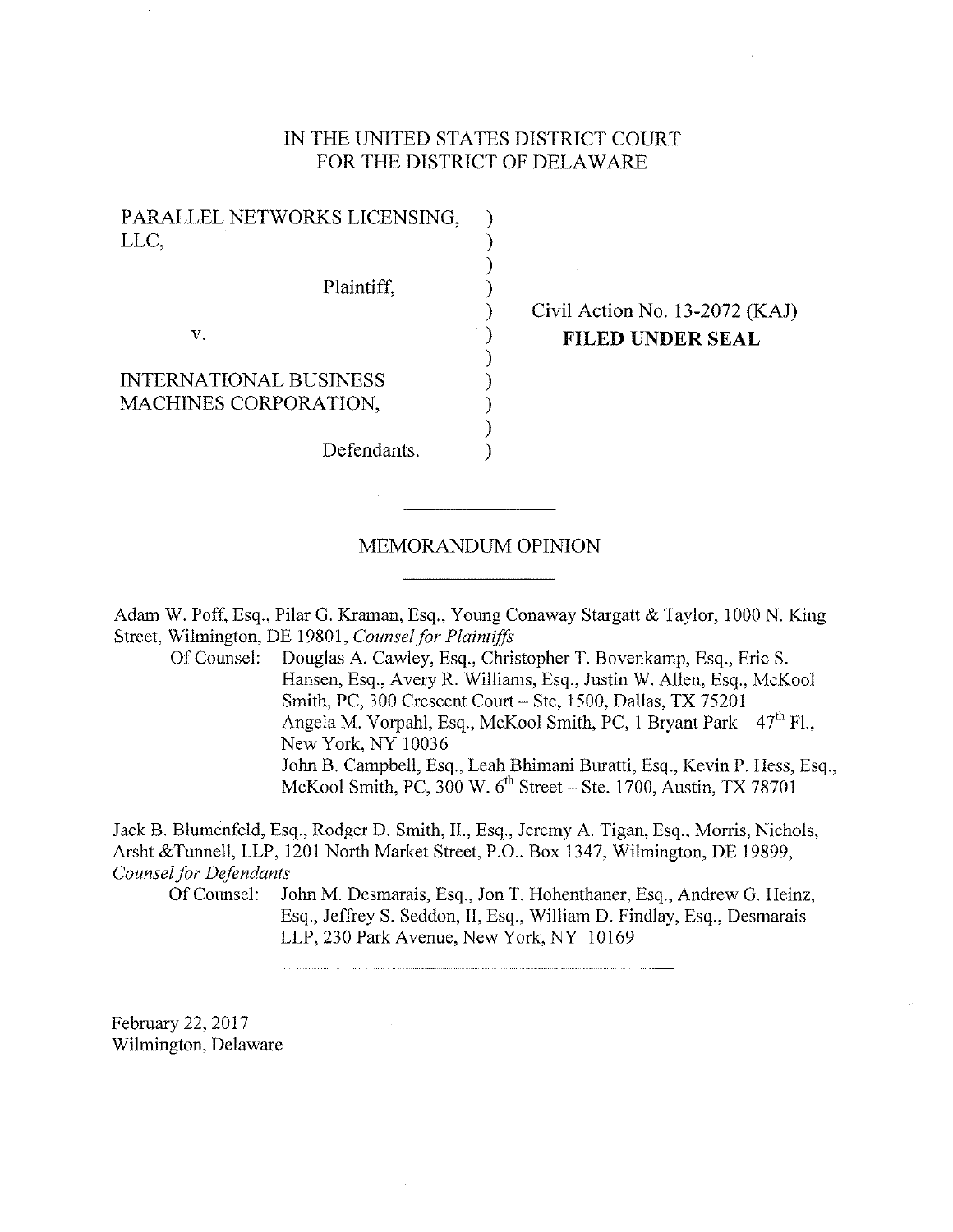

### **I. Introduction**

There are four motions pending in this patent case: IBM's motion for summary judgment of non-infringement, Parallel Networks' motion for summary judgment to reject IBM's invalidity theories, and IBM's two *Daubert* motions. I heard oral argument on these motions on January 4, 2017. ("Tr.") For the reasons that follow, I will grant-inpart and deny-in-part both summary judgment motions, and will deny the *Daubert*  motions.

Parallel Networks filed this action on December 20, 2013, alleging that IBM infringed U.S. Patent Nos. 5,894,554 ("the '554 patent") and 6,415,335 ("the '335 patent"). (Docket Item ("D.I.") 1.) The '554 patent was filed on April 23, 1996, and issued on April 13, 1999. On July 24, 2012, the PTO issued an ex parte reexamination certificate cancelling the first II claims of the '554 patent and adding new claims 12-49. *(See D.I. 278 at A21.)*<sup>1</sup> The '554 patent generally discloses methods for load-balancing dynamic web page generation requests across multiple page-servers in an Internet-based system.

The '335 patent was filed on January 19, 1999 and issued on July 2, 2002. On July 17, 2012, the PTO issued an ex parte reexamination certificate cancelling the first 29

 $1$  On October 2, 2012, the PTO issued a certificate of correction deleting claims 12-49 and replacing them with a new set of claims 12-49. (D.I. 278 at Al5.)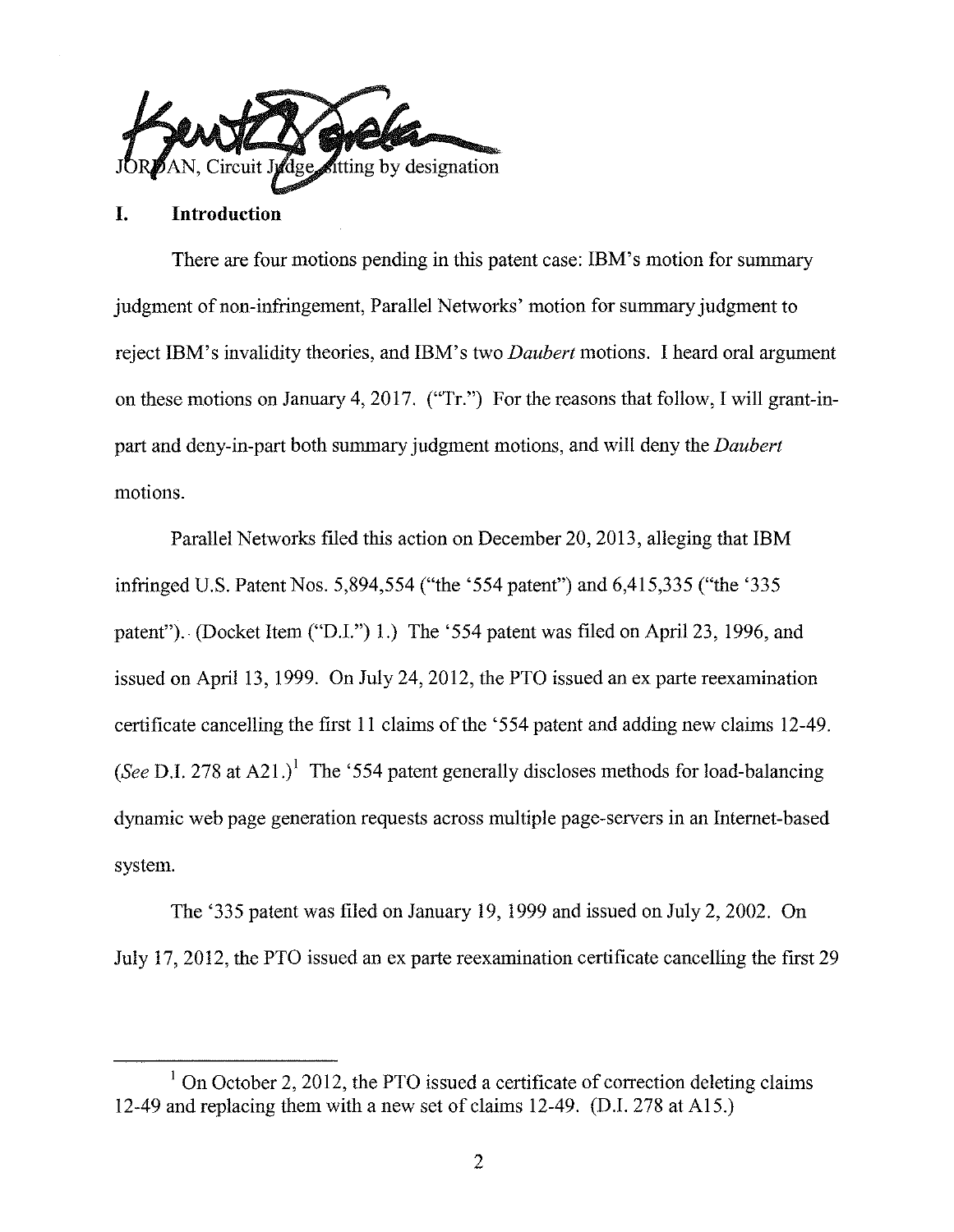claims and adding new claims 30-85. *(See D.I. 278 at A45-46.)*<sup>2</sup> It shares a specification with the '554 patent. *(See id.)* 

Parallel Networks accuses IBM of infringing (both directly and indirectly) six independent claims and 14 dependent claims of the patents-in-suit. (D.I. 277 at 6 & n.3.) The asserted claims come in two flavors: "method" claims, which disclose a "method for managing a dynamic Web page generation request to a Web server," and "machine readable medium" claims, which disclose "a machine readable medium having stored thereon data representing sequences of instructions, which when executed by a computer system, cause said computer system to perform the steps" of the method claims.

Claim 12 of the '554 patent is representative:

12. A computer-implemented method for managing a dynamic Web page generation request to a Web server, said computer-implemented method comprising the steps of:

Routing said request from said Web server to a selected page server, said selected page server receiving said request and releasing said Web server to process other requests, wherein said routing step further includes the steps of intercepting said request at said Web server, routing said request from said Web server to a dispatcher, and dispatching, by said dispatcher, said request to said selected page server;

Processing said request, said processing being performed by said selected page server while said Web server concurrently processes said other requests; and

Dynamically generating a Web page by said selected page server in response to said request, said Web page including data dynamically retrieved from one or more data sources; and

wherein dispatching includes: examining said request to make a selection of which page server should process said request from among a plurality of page servers that can each generate said Web page requested by said request;

 $2$  On September 11, 2012, the PTO issued a certificate of correction deleting claims 30-85 and replacing them with a new set of claims 30-85. (D.I. 278 at A37.)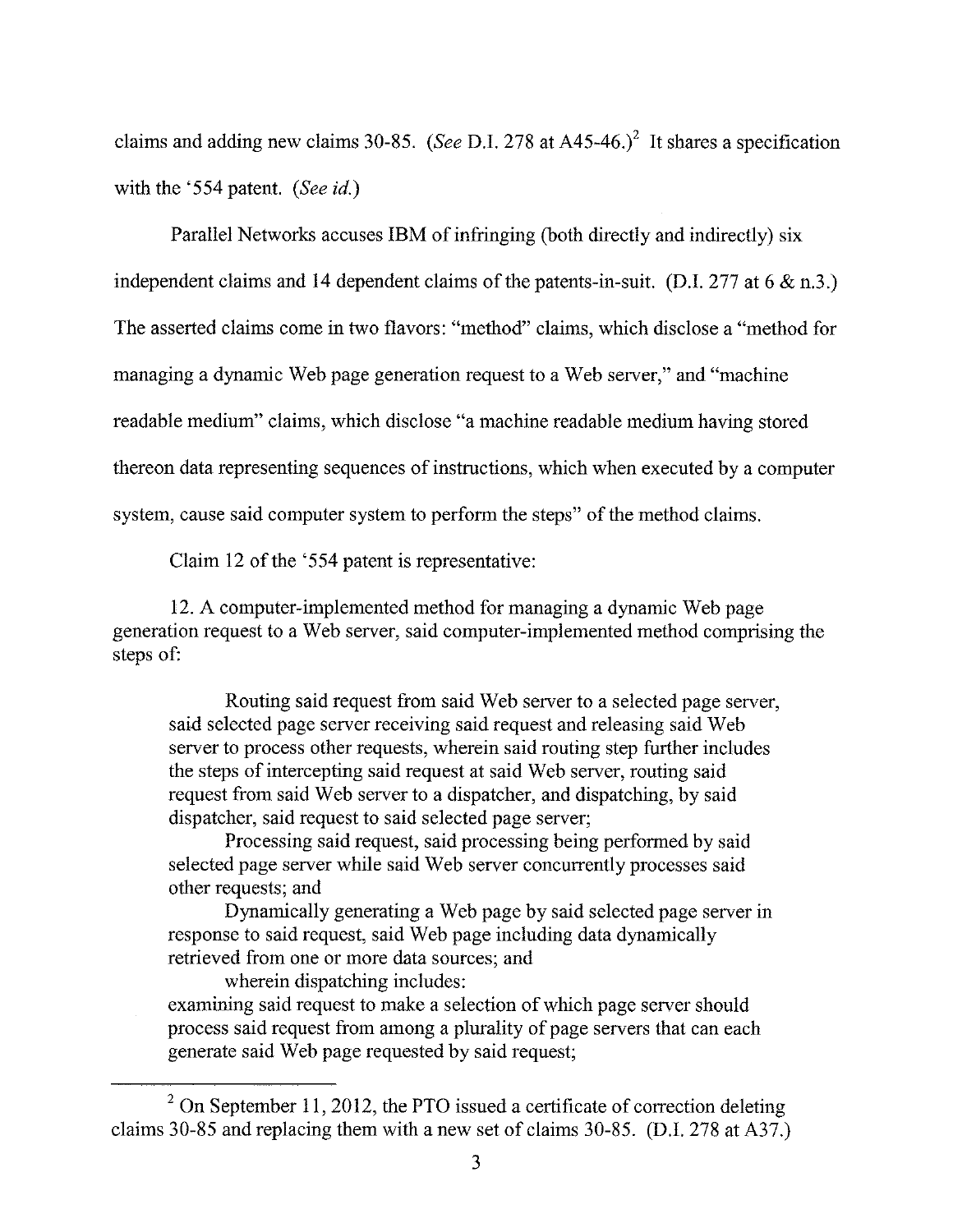selecting one of said plurality of page servers to dynamically generate said Web page;

wherein said selection is based on examining dynamic information regarding a load associated with each of said plurality of page servers; and sending said request to said selected page server based on said examination.

 $('554 patent.)$ 

### **II. Legal Standards**

Summary judgment is proper only if "the movant shows that there is no genuine dispute as to any material fact and the movant is entitled to judgment as a matter of law." Fed. R. Civ. P. 56(a). The moving party bears the burden of proving that no genuine issue of material fact exists. *See Matsushita Elec. Indus. Co. v. Zenith Radio Corp.,* 475 U.S. 574, 585 n.IO (1986); *Rockwell Int'l Corp. v. United States,* 147 F.3d 1358, 1362 (Fed. Cir. 1998). "A dispute about a material fact is genuine if the evidence is such that a reasonable jury could return a verdict for the nonmoving party." *Schering Corp. v. Geneva Pharm., Inc.,* 339 F.3d 1373, 1381 (Fed. Cir. 2003) (internal citations omitted).

If the moving party has demonstrated an absence of material fact, the nonmoving party then "must come forward with 'specific facts showing that there is a *genuine issue for trial."' Matsushita,* 475 U.S. at 587 (quoting Fed. R. Civ. P. 56(e) (1968)). The court will "view the evidence in a light most favorable to the non-movant, and draw all reasonable inferences in its favor." *Group One, Ltd. v. Hallmark Cards, Inc.,* 254 F.3d 1041, 1045 (Fed. Cir. 2001). The mere existence of some evidence in support of the nonmoving party, however, will not be sufficient for denial of a motion for summary judgment; there must be enough evidence to enable a reasonable jury to find for the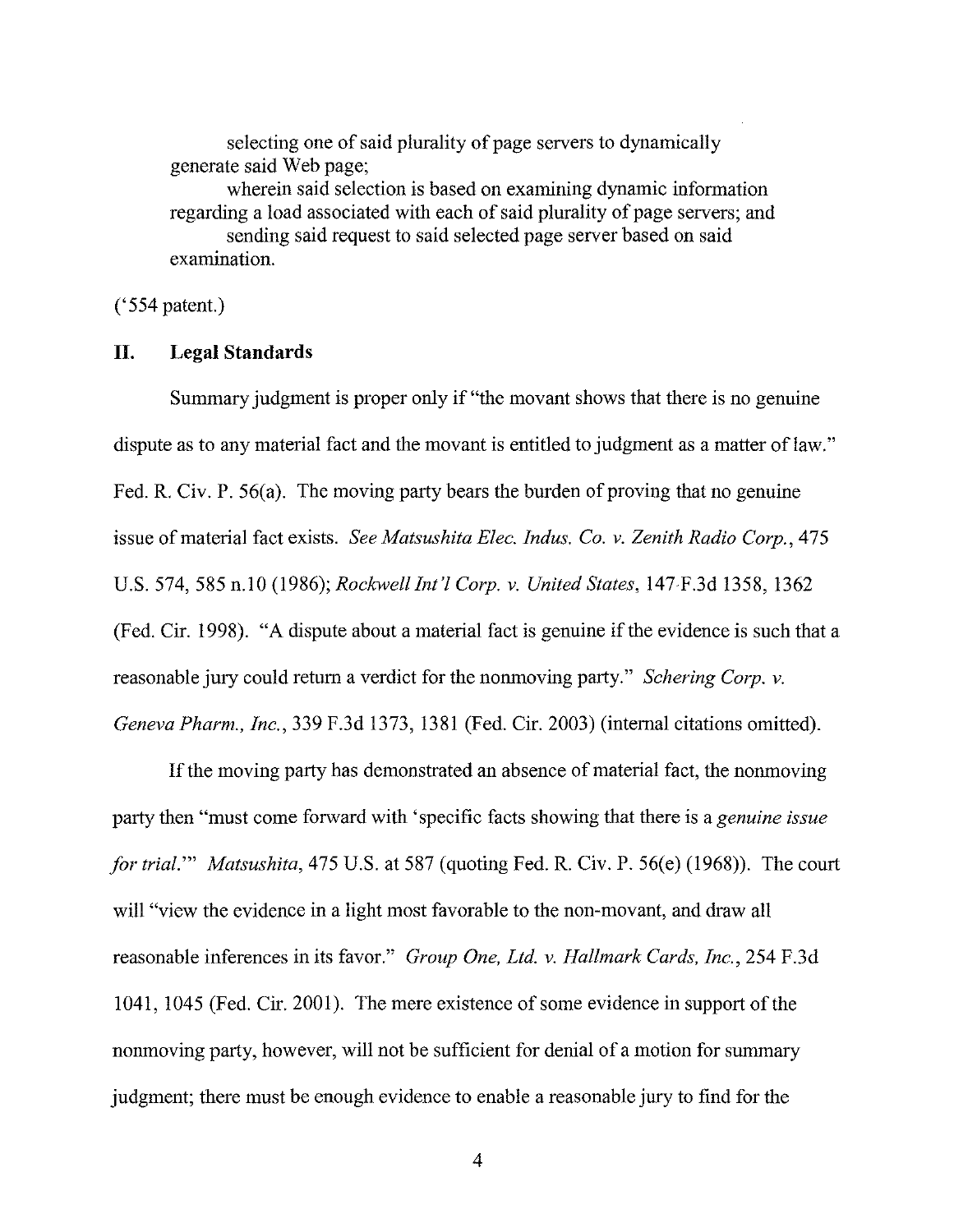nonmoving party on that issue. *See Anderson v. Liberty Lobby, Inc.,* 477 U.S. 242, 249 (1986). If the nonmoving party fails to make a sufficient showing on an essential element of its case with respect to which it has the burden of proof, the moving party is entitled to judgment as a matter of law. *See Celotex Corp. v. Catrett,* 477 U.S. 317,322 (1986).

## **III. IBM's Motion for Summary Judgment of Non-Infringement**

Parallel Networks offers both direct and indirect infringement theories. It argues that IBM directly infringed the asserted claims by selling the accused products,  $3 \text{ by }$ testing the accused products, and by hosting IBM's website. It argues that IBM is liable for indirect infringement on theories of induced infringement and contributory infringement. For the reasons that follow, I will grant IBM's motion with respect to indirect infringement and with respect to direct infringement as it pertains to the sale of the accused products and IBM's product tests. But I will deny IBM's motion with respect to the direct infringement theory based on the operation of its own website.

### **A. Direct Infringement**

A party directly infringes a patent if it "makes, uses, offers to sell, or sells" the patented invention without permission. 35 U.S.C. § 271(a). In order to prove infringement, a plaintiff must show that the accused product meets each limitation of the asserted claims. *See Microsoft Corp. v. AT&T Corp.,* 550 U.S. 437, 443 (2007); *Rotec Indus., Inc. v. Mitsubishi Corp.,* 215 F.3d 1246, 1252 n.2 (Fed. Cir. 2000).

<sup>&</sup>lt;sup>3</sup> There are two accused products: IBM's WebSphere Application Server and IBM's DataPower appliances. (D.I. 307 at 1.)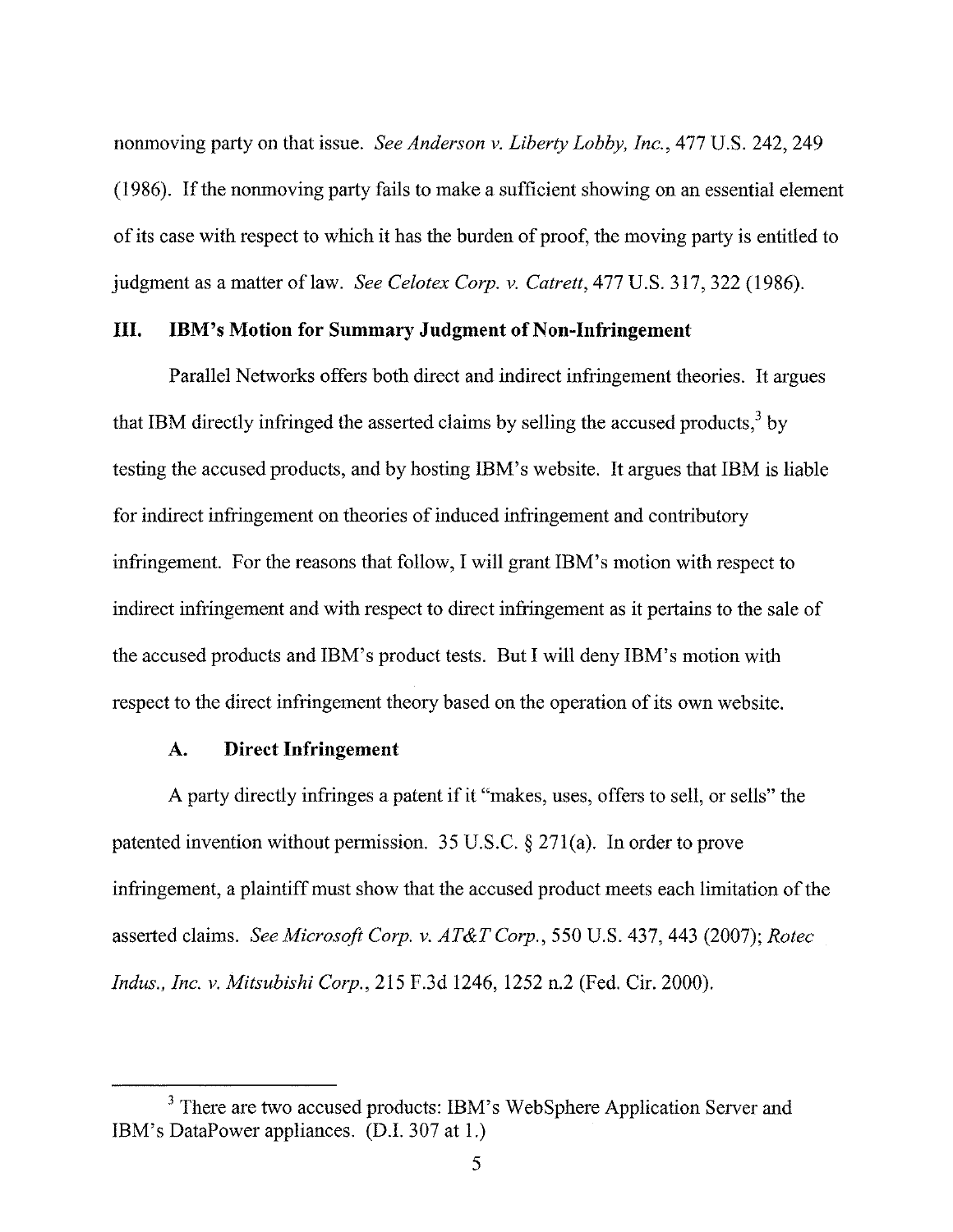Parallel Networks asserts that IBM infiinged its patents by selling the accused products, by testing the accused products, and by operating IBM's website.

#### *1. Sale of IBM's WebSphere Application Server*

Parallel Networks alleges that IBM directly infringed the "machine readable medium" claims of the '554 patent (claims 20, 46, and 48) by selling the accused products. IBM argues that it is entitled to summary judgment because Parallel Networks has failed to produce sufficient evidence to show that the accused products satisfy each limitation of the asserted claims. Specifically, IBM argues that, as sold, the accused products do not have multiple application servers, do not route requests from a web server to multiple application servers, and do not dynamically generate web pages with data that is dynamically retrieved. (D.I. 277 at 13.)

Parallel Networks points to three places in the record that, in its view, show that the accused products ship with multiple page servers. First, Parallel Networks points to a description of the WebSphere Application Server, which indicates that the Server includes an application server, an HTTP server, and web-server plugins. (D.I. 307 at 19 (citing D.I. 308 Ex. 38 at 20, Ex. 39 at 26).) But that description does not indicate how many page servers, if any, are included with the accused products. In fact, even Parallel Networks' own expert, Dr. Mark Jones, agrees that the WebSphere Application Server comes with, at most, one page server. *(See D.I.* 308 at Ex. 2  $\P$  188-92 (explaining that, while a Web Sphere Application Server is a page server, the HTTP server and web-server plug-ins are *not* page servers, but are instead used to route requests *to* page servers).)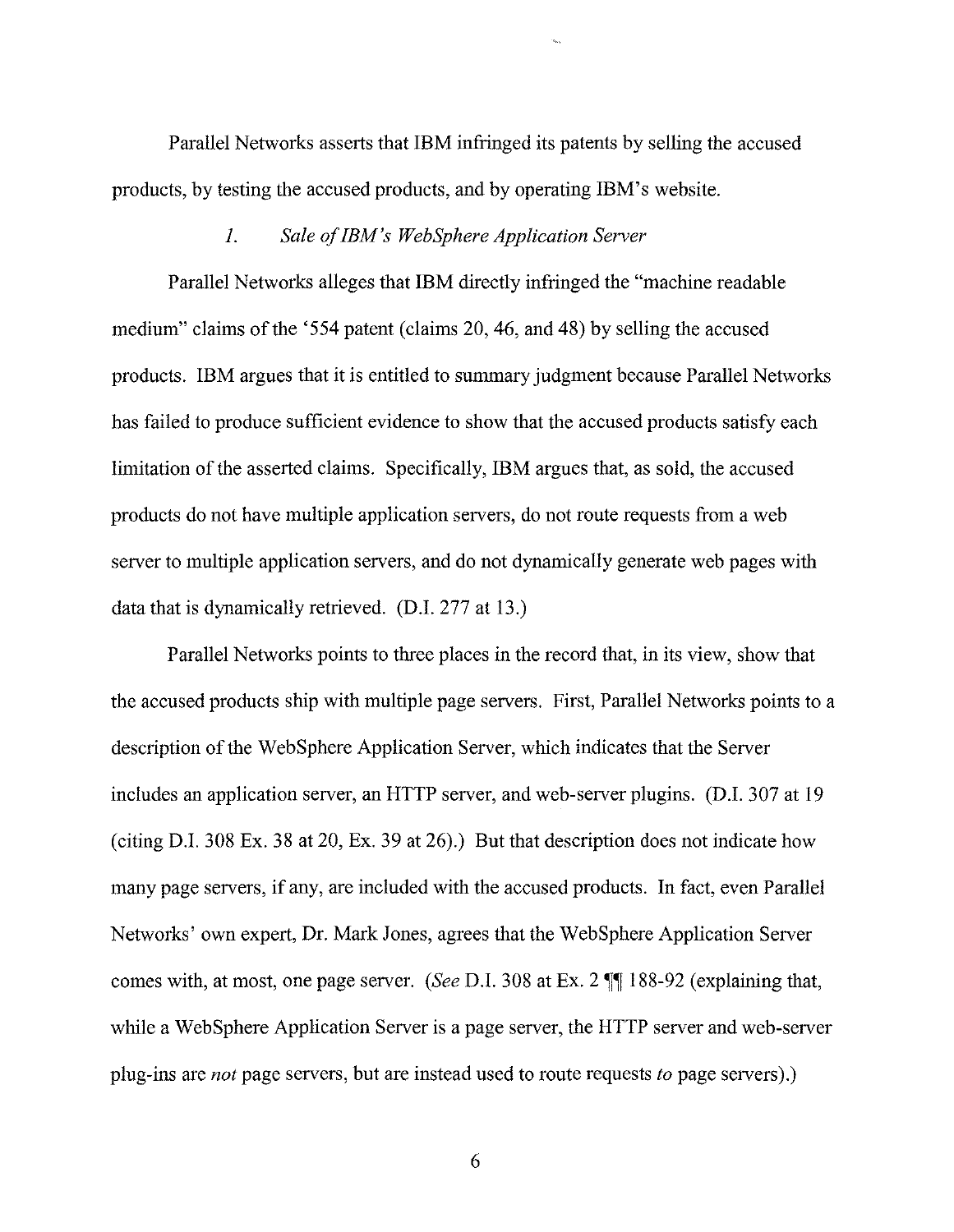Second, Parallel Networks argues that Dr. Jones "specifically identified the sequences of instructions" in the accused products for routing web requests to one of a plurality of page servers. (D.I. 307 at 5, 19.) That, however, is a significant overstatement. The alleged "identification" of instructions is wholly inadequate, consisting of an incomprehensible 200+ page spreadsheet with nothing more than claim language and directory locations of source code files. (D.I. 308 Ex. 3.) Moreover, Parallel Networks' argument would be inadequate even if it had identified the source code instructions. The asserted claims disclose a machine readable medium containing a series of instructions that, when executed, cause the system to select one of a plurality of page servers. *(See* '554 patent; '335 patent.) In order to select one of a plurality of page servers, there must necessarily be a plurality of page servers. The content of IBM's source code does not appear to speak to that limitation.

Third, Parallel Networks argues that "it is clear that Websphere Application Server (as sold) includes multiple application servers" because "[t]he capability of deploying multiple application servers is present in the product upon download by the customer." (D.I. 307 at 20.) That argument rests on faulty logic. The fact that the accused products may be used to create application servers does not mean that the products, as sold, include application servers, as is required by the claims. *(See* D.I. 278 Ex. 9 at A819 (Eric Covener, a senior software engineer who worked on the WebSphere product, explaining that "[c]ompanies have the *option* to create multiple application servers," but that "multiple application servers are not deployed by default") (emphasis added).)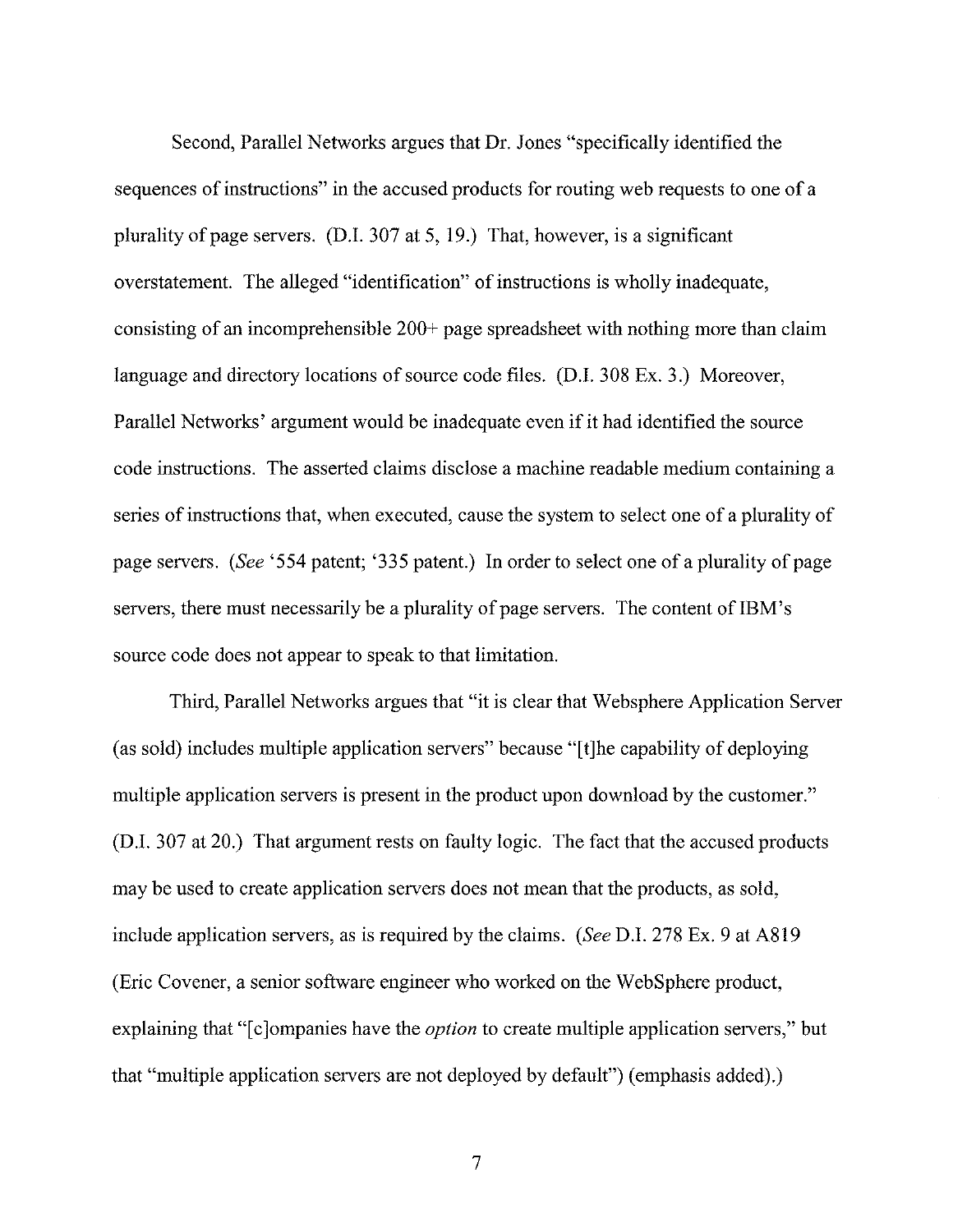While each of Parallel Networks' record-based arguments fails to show that the accused products satisfy the "plurality of page servers" limitation, there is one more argument to consider. Parallel Networks suggests that the "plurality of page servers" is implicitly built into the accused products, such that one need only "install," "activate," or "deploy" the product to satisfy the claim limitation. *(See* D.I. 307 at 19 (relying on *Finjan, Inc. v. Secure Computing Corp.,* 626 F.3d 1197, 1205 (Fed. Cir. 2010) ("The fact that users needed to 'activate the functions programmed' by purchasing keys does not ... nullify the existence of the claimed structure in the accused software.") and *Versata Software, Inc. v. SAP Am., Inc.,* 717 F.3d 1255, 1262 (Fed. Cir. 2013) (recognizing that accused products infringe even if the product only meets claim limitations upon activation)).) That argument, though, is not supported by the record.

Parallel Networks does not identify any evidence showing that the installation or configuration of the accused products will necessarily result in multiple page servers. There is no evidence in the record showing that the accused products, as sold, contain multiple page servers, as required by the claims. To the contrary, there is persuasive evidence showing that a customer who purchases the accused products must take deliberate steps to instantiate and configure page servers. *(See* D.I. 278 Ex. 3 at A97-98 (explaining how to create and configure page servers, and thus showing that page servers are not created by default).) IBM points to its product manuals to show that there are several ways to install, configure, activate, or deploy the accused products without using or creating multiple page servers. *(See id.* at A94 (depicting a system with only one page server and providing configuration instructions), A98 (depicting a system that can have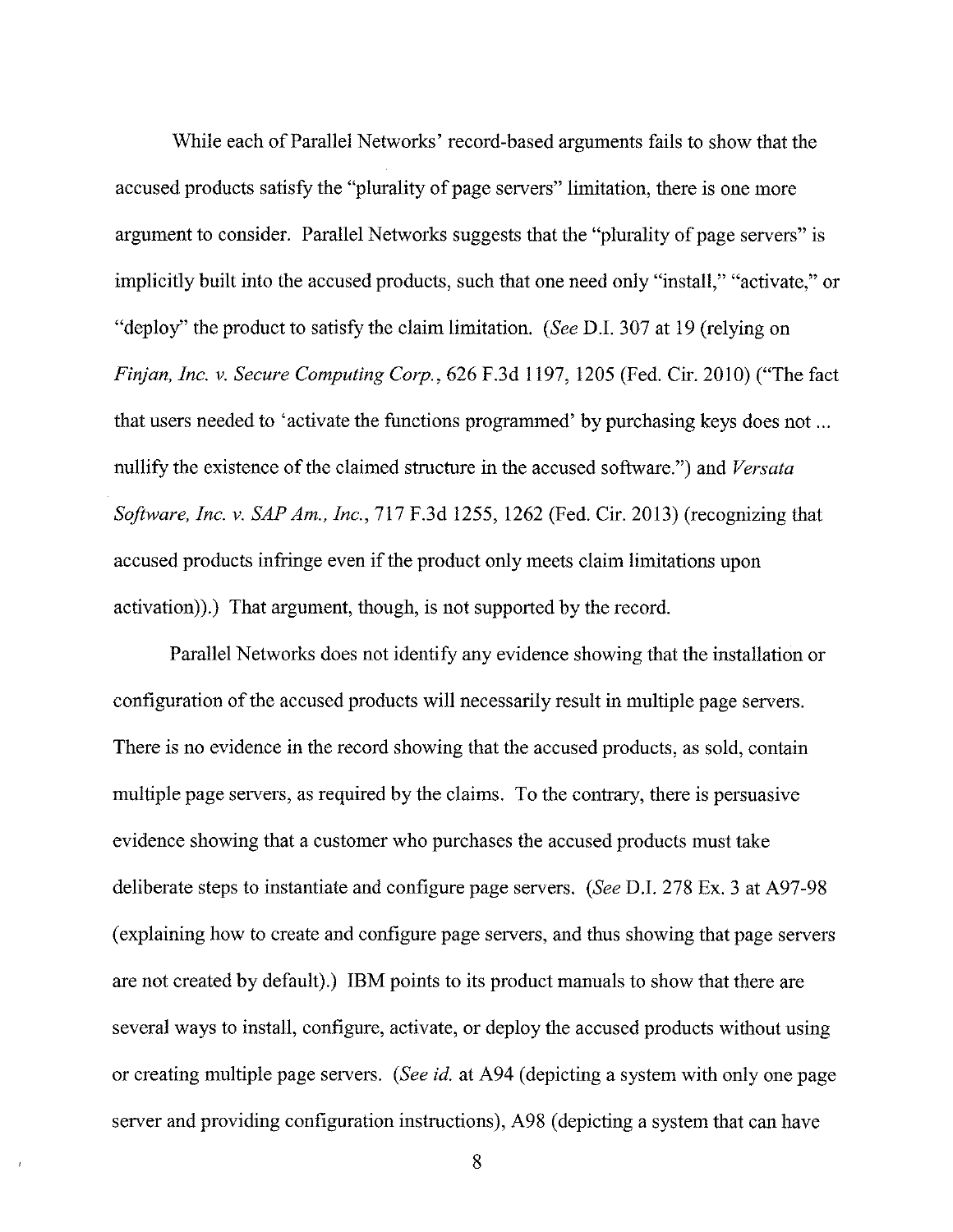one or more page servers, and providing instructions that allow users to choose the number of page servers); Ex. 9 at A819 (Eric Covener explaining that the accused product does not contain multiple page servers by default).)

The complexity involved in the installation of the accused products *(see* id. Ex. 9 at A 761-62 (IBM's expert, Dr. Philip Greenspun, explaining that "the product must be installed in a larger system, which is a complex task generally undertaken by a team of professionals"), A819 (Eric Covener, explaining that "[ d]eploying multiple application servers ... is significantly more complicated"), in tandem with the many non-infringing configurations, shows that this is not a case in which the only gap between the productas-sold and the product -as-infringing is the press of a button, a simple activation, or the word "go." *Cf Finjan, Inc.,* 626 F.3d at 1205 (recognizing that a product can infringe even if the accused functionality must be "activated"); *Versata Software, Inc.,* 717 F.3d at 1262 (same). Accordingly, I conclude that Parallel Networks has failed to demonstrate that the accused products, as sold, satisfy the "plurality of page servers" limitation.

Because IBM prevailed with respect to the "plurality of page servers" limitation, it has shown that it is entitled to summary judgment of non-infringement with respect to the sale of the accused products. There is no need to address the other limitations.

## *2. Testing of the Accused Products*

Parallel Networks alleges that IBM directly infringed the asserted claims by testing the accused products. However, it does not identify any evidence on which a reasonable jury could rely to conclude that the accused products were tested in the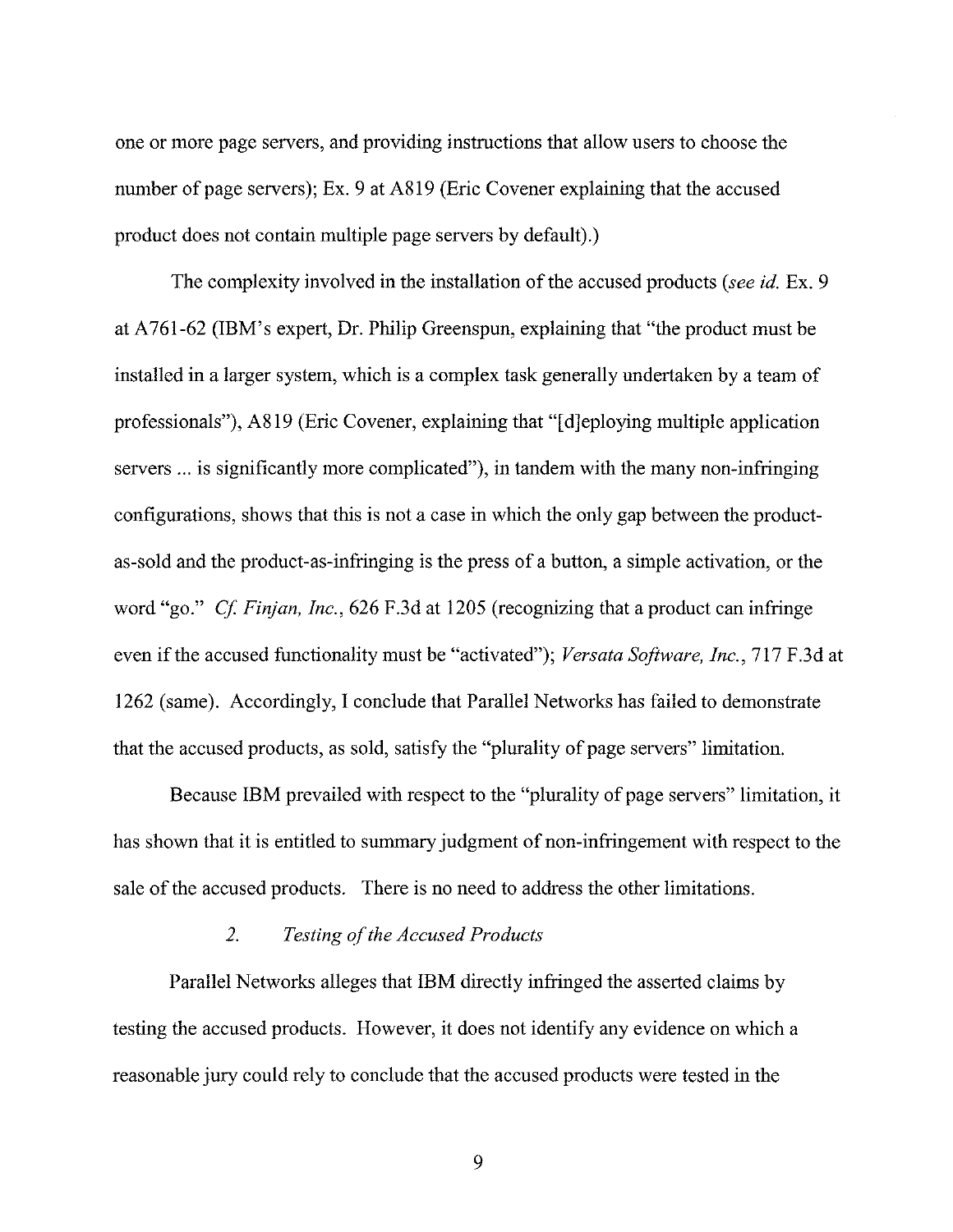relevant time frame or that the accused products were configured in an infringing manner when they were tested.

In support of its "testing" theory of infringement, Parallel Networks relies on deposition testimony indicating that IBM has tested the accused products, along with a schematic showing the structure of one of its Web Sphere Server tests. (D.I. 308 at 264- 69.)

The problem is that the schematic was taken from a document dated November 3,  $2009<sup>4</sup>$  and Parallel Networks does not have any evidence showing that any tests (let alone infringing tests) took place after the issue date of the patents-in-suit. Moreover, Parallel Networks does not offer any evidence that shows that the pages served in the alleged tests were "on the World Wide Web," as is required by the Court's construction of the term "web page." *(See* D.I. 204 at 1-2.) Once again, IBM offers evidence to the contrary. It has evidence showing that it would not have connected its products to the world wide web during tests and would instead have relied on "tools that can generate fake traffic." (D.I. 278 Ex. 9 at A766.)

Because Parallel Networks has failed to show that IBM tested the accused products in an infringing marmer, I will grant IBM's motion for summary judgment of non-infringement with respect to product tests.

## *3. Operation of IBM's Website*

Parallel Networks alleges that IBM's website infringes the asserted claims. In response, IBM argues that it is entitled to summary judgment because "Parallel Networks

<sup>&</sup>lt;sup>4</sup> As explained above, the patents-in-suit issued in 2012.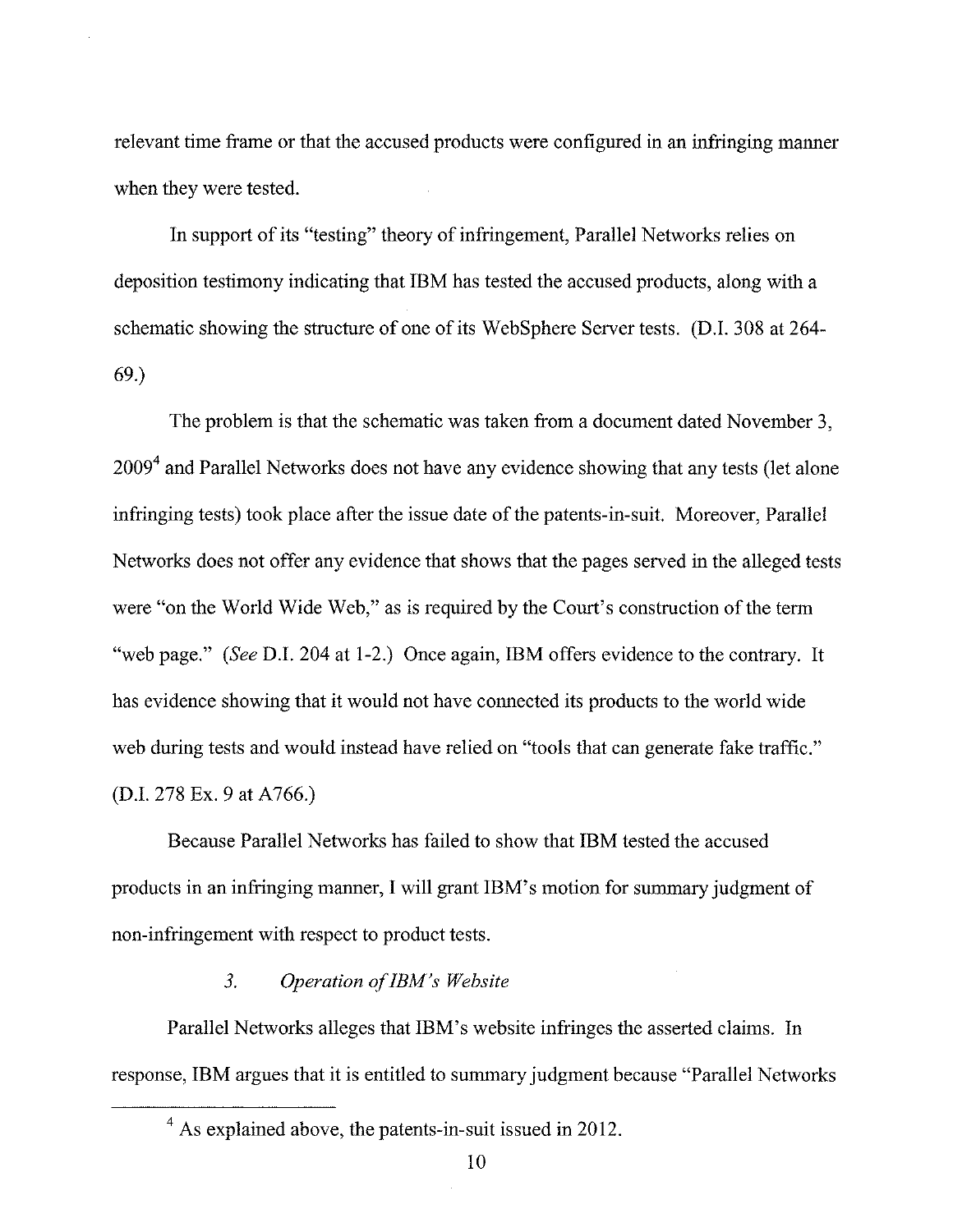failed to come forth with evidence" that its website meets every limitation of any claim. (D.I. 277 at 27.) This time, Parallel Networks has the better of the argument, since it has produced enough evidence to withstand summary judgment.

If IBM can show, using undisputed facts, that there is *any* claim limitation that is not satisfied, then it is entitled to summary judgment of non-infringement. *See Microsoft Corp.,* 550 U.S. at 443. Conversely, in order to defeat IBM's motion for summary judgment, Parallel Networks must show that there is, at minimum, a dispute of material fact with respect to whether each claim limitation is met by IBM's website. In light of the briefing and accompanying appendices, I conclude that IBM has not shown that it is entitled to summary judgment of non-infringement with respect to the operation of its website.

The asserted claims include three sets of limitations – ones relating to routing a web request, ones relating to processing a web request, and ones relating to generating a web page. There is evidence in the record upon which a reasonable jury could rely to conclude that IBM's website satisfies each such limitation.<sup>5</sup>

<sup>5</sup> Each of the three sets of limitations can be found in claims 12, 20, 46, and 48 of the '554 patent and claims 30 and 43 of the '335 patent. The three sets of limitations can be broken up as follows:

<sup>(1)</sup> The "routing" limitations, as disclosed in representative claim 12 of the '554 patent, include:

Routing said request from said Web server to a selected page server, said selected page server receiving said request and releasing said Web server to process other requests, wherein said routing step further includes the steps of intercepting said request at said Web server, routing said request from said Web server to a dispatcher, and dispatching, by said dispatcher, said request to said selected page server;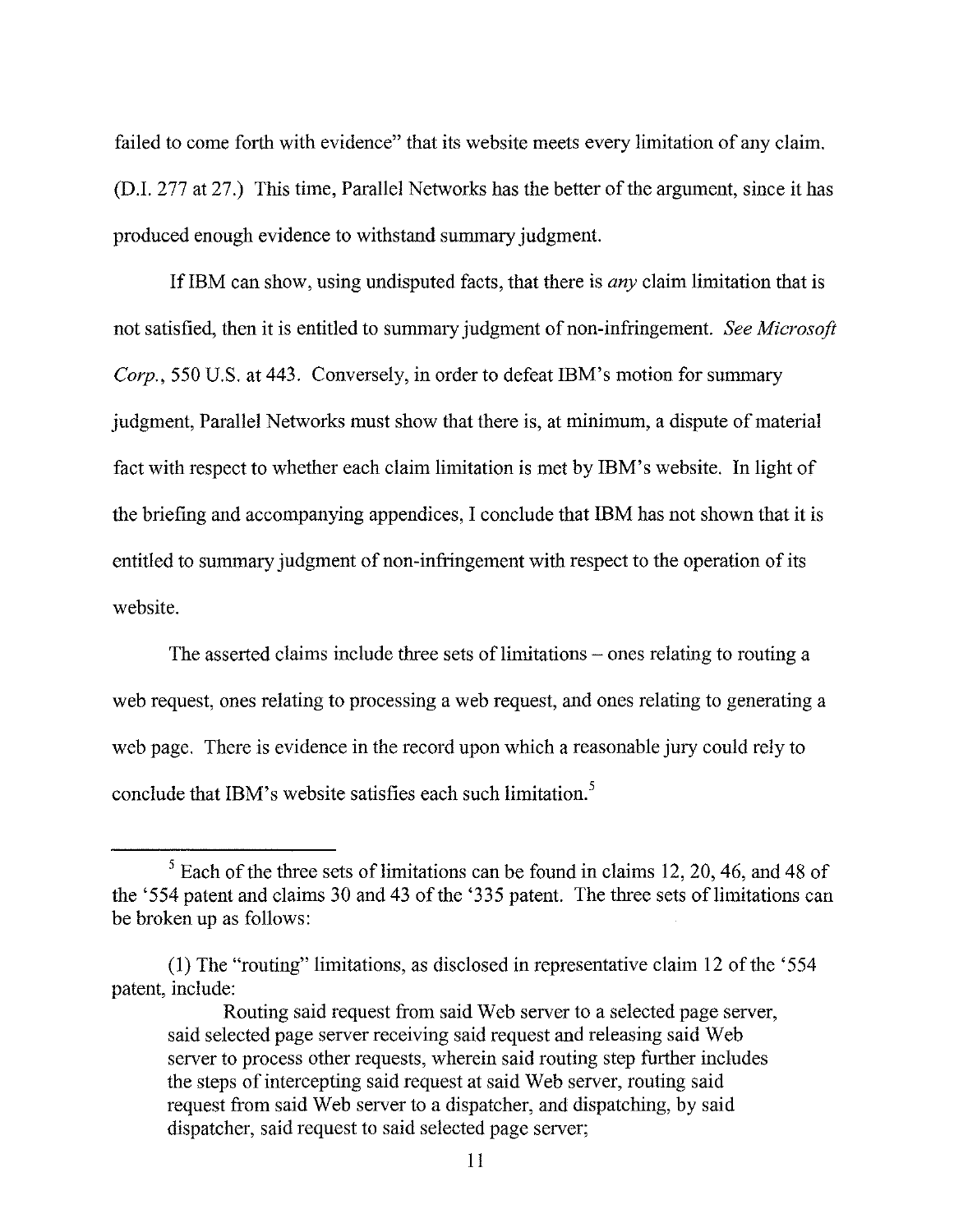IBM's satisfaction of the "routing" and "processing" limitations is evidenced by IBM's response to interrogatory number 11, which explains that web requests directed to "ibm. com" are routed through several servers, using dynamic load-balancing, before being sent to a selected page server for processing and service.<sup>6</sup> (D.I. 361 at A842-43;

wherein dispatching includes:

examining said request to make a selection of which page server should process said request from among a plurality of page servers that can each generate said Web page requested by said request;

selecting one of said plurality of page servers to dynamically generate said Web page;

wherein said selection is based on examining dynamic information regarding a load associated with each of said plurality of page servers; and sending said request to said selected page server based on said examination.

(2) The "processing" limitations, as disclosed in representative claim 12 of the '554 patent, include:

Processing said request, said processing being performed by said selected page server while said Web server concurrently processes said other requests; and

(3) Finally, the "generating" limitations, as disclosed in representative claim 12 of the '554 patent, include:

Dynamically generating a Web page by said selected page server in response to said request, said Web page including data dynamically retrieved from one or more data sources.

For each of the three sets of limitations, the language in claim 12 does not vary materially from the language of the other asserted claims, except that claim 43 of the '335 patent requires an "HTTP-compliant device" rather than a Web server. That difference does not impact my infringement analysis.

 $6$  Neither IBM nor Parallel Networks included IBM's response to interrogatory number 11 in its briefing materials. Nevertheless, IBM displayed a portion of the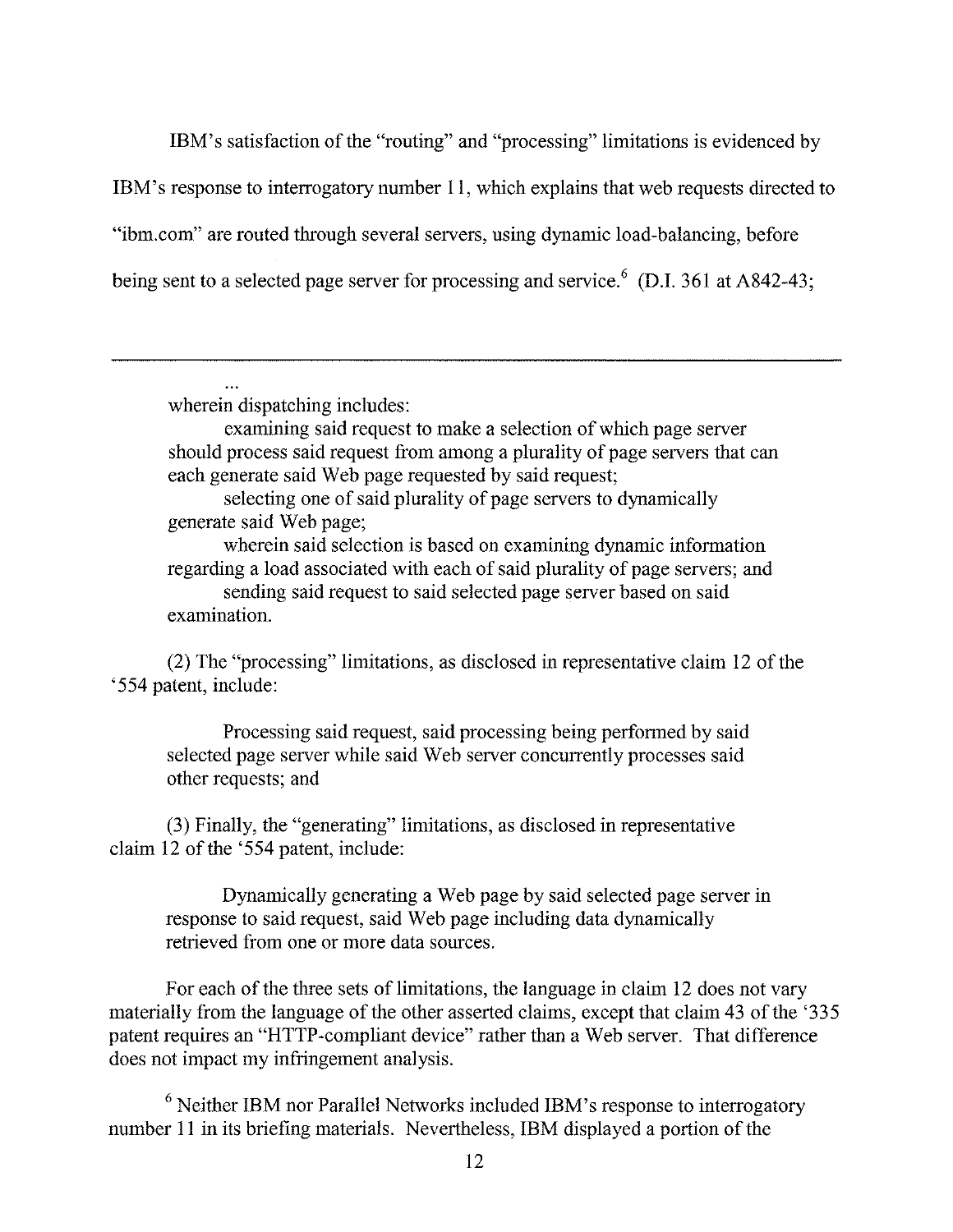*see also* D.I. 308 Ex. 2 at 158 (explaining that IBM uses a weighted round robin algorithm to distribute requests to some of its page servers).)<sup>7</sup>

Given IBM's answer to interrogatory number 11, the only remaining limitations relate to whether any of IBM's web pages are "dynamically generated" with "data dynamically retrieved from one or more data sources." Considering that limitation, Dr. Jones points to an IBM document that describes IBM's website infrastructure. *(See* D.I. 308 Ex. 2 at 156-58 (excerpting and analyzing *AHE Middleware Operational Infrastructure*).) He concludes, based on the document, that IBM serves dynamic content using the WebSphere Application Server. *(Id.)* He also concludes, based on deposition testimony from IBM employees, that IBM's "common commerce engine" and "common portal engine" serve dynamic content. *(Id.* at 158.) Dr. Greenspun does not address Parallel Networks' assertions regarding those engines. *(See* D.I. 278 at A764-65

response in its oral argument slide deck. On January 20, 2017, I ordered IBM to submit a supplemental appendix including the response. (D.I. 360.)

 $7$  There appears to be a dispute of fact as to whether IBM's "weighted round robin" load-balancing algorithm is "based on examining dynamic information" regarding the load associated with each page server. *(Compare* D.I. 308 Ex. 2 at 33-35, 190-91 (Parallel Networks' expert explaining that a weighted round robin load-balancing algorithm "is based at least in part on dynamic information maintained about the load on each back-end WebSphere Application Server.") *with* D.I. 278 at A635-36 (IBM's expert explaining that a weighted round robin algorithm "does not fall within the scope of the load-balancing limitations of the asserted claims"); A666-67 (explicitly disagreeing with Parallel Networks' expert).) I do not, however, need to rely on this factual dispute to deny IBM's motion. IBM's response to interrogatory number 11 indicates that ibm.com may dynamically load-balance requests at least once before the weighted round robin algorithm is used. (See D.I. 361 at  $A842-43$ .)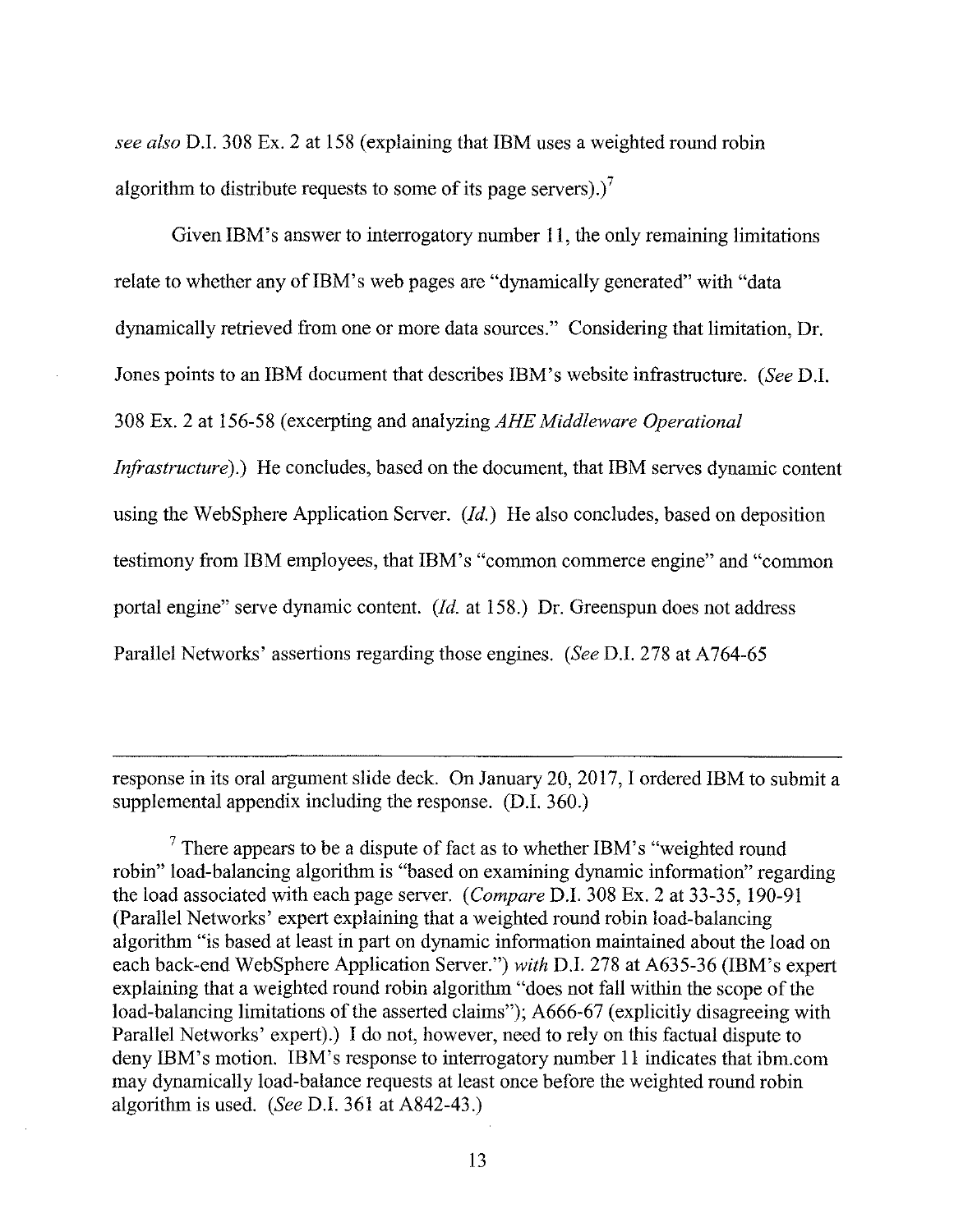(discussing the "dynamically generating" limitation).) $\delta$  Based on the present record, I conclude that there is a dispute of fact as to whether IBM's web pages satisfy the "dynamically generated" limitations.

Because there are disputes of fact as to each limitation of the asserted claims, summary judgment of non-infringement with respect to the operation of IBM's website cannot be granted.

<sup>8</sup> Instead of responding to Parallel Networks' analysis regarding specific components of IBM's network infrastructure, IBM's expert analyzed a handful of web pages from IBM's domain and concluded that each web page "used [a] non-infringing AJAX style of programming where the Web page seen by a user is generated within the browser, and not on any page server." (D.I. 278 at at A765.) Based on his tests, IBM's expert concluded that none of IBM's web pages infringed the asserted claims.

Assuming *arguendo* that the pages considered by IBM's expert are representative of all of IBM's web pages (which is itself disputed), IBM would still not be entitled to summary judgment. Instead, IBM's analysis would implicate another factual dispute – whether web pages generated with AJAX would satisfy the "dynamically generating" limitation. *(Compare D.I. 278 at A764-65 (IBM's expert explaining that servers using* AJAX and JSON need not generate web pages at a web server, but can instead cause web pages to be generated at the client) *with* D.I. 308 Ex. 4 at 1-5 (Parallel Nextwork's expert rebutting IBM's expert report and arguing that, even if IBM's servers "are returning dynamically assembled information in JSON, XML, or a similar format, ... they are generating and returning web pages").)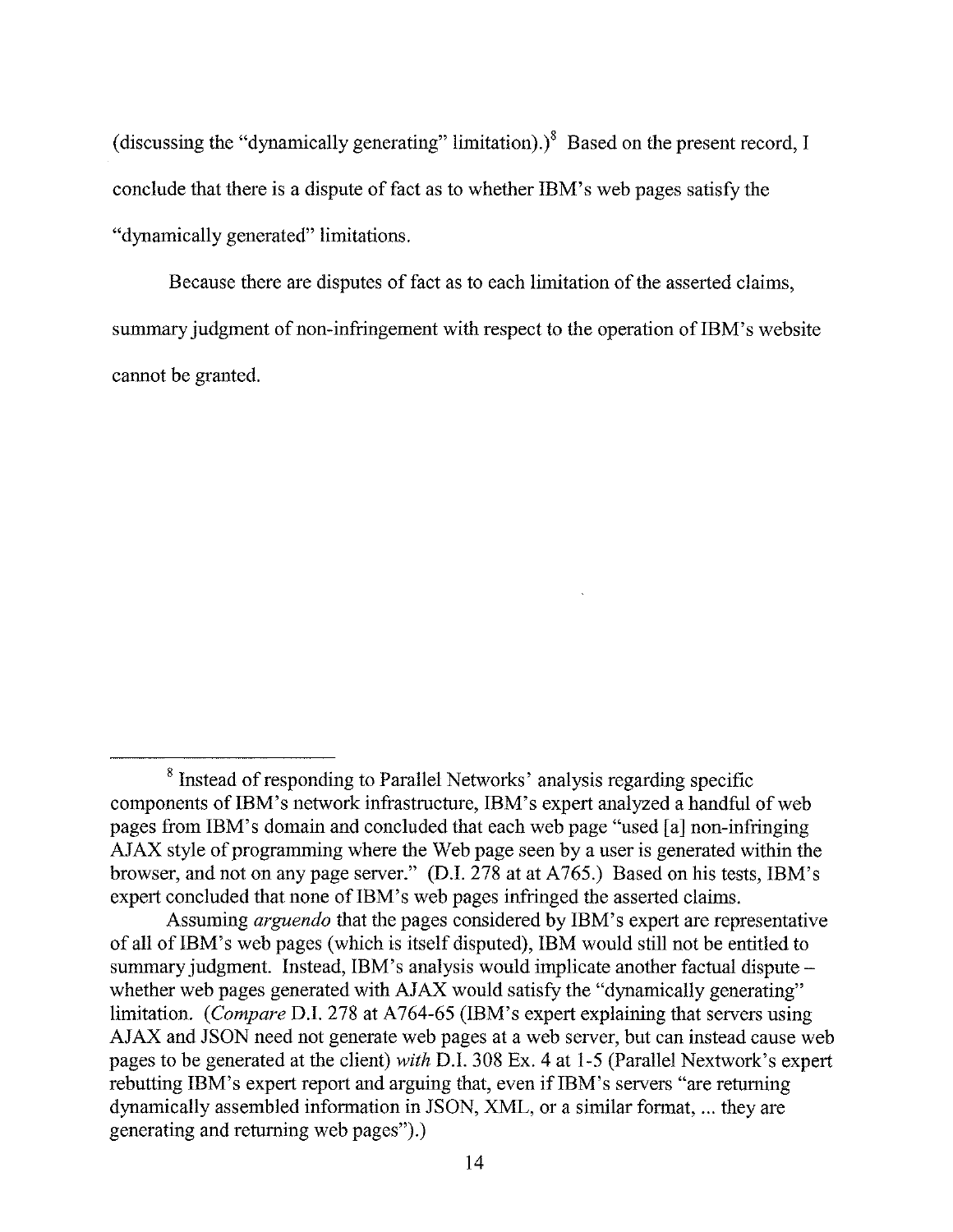#### **B. Indirect Infringement**

Parallel Networks asserts two theories of indirect infringement- inducement to infringe, in violation of 35 U.S.C.  $\S 271(b)$ , and contributory infringement, in violation of 35 U.S.C. § 27l(c). Because Parallel Networks has failed to produce evidence sufficient to prove either of those theories, I will grant IBM's motion for summary judgment of non-infringement with respect to them.

#### *1. Inducement to Infringe*

In order to prove there has been inducement to infringe, a patent owner must show that there was an underlying act of direct infringement, that the defendant knew the acts were infringing, and that the accused infringer took active steps to encourage infringement. *See* 35 U.S.C. § 271(b); *Microsoft Corp. v. DataTern, Inc.,* 755 F.3d 899, 904 (Fed. Cir. 2014); *i4i Ltd.* P *'ship v. Microsoft Corp.,* 598 F.3d 831, 851 (Fed. Cir. 2010). IBM argues, and I agree, that Parallel Networks has failed to produce evidence sufficient to show that IBM took active steps to encourage infringement.

In attempting to show that IBM encouraged its customers to infringe, Parallel Networks points to various documents IBM used to help clients configure and operate the accused products. *(See* D.I. 308 Ex. 2 at 281 (relying on "Redbooks, Knowledge Centers, and developerWorks blogs and papers.").) Those documents, however, do not actually recommend any infringing configurations. Instead, they simply describe some of the ways that the accused products can be configured and, in the process, explain some of the advantages and disadvantages associated with different configurations. *(Id.* at 286-87.)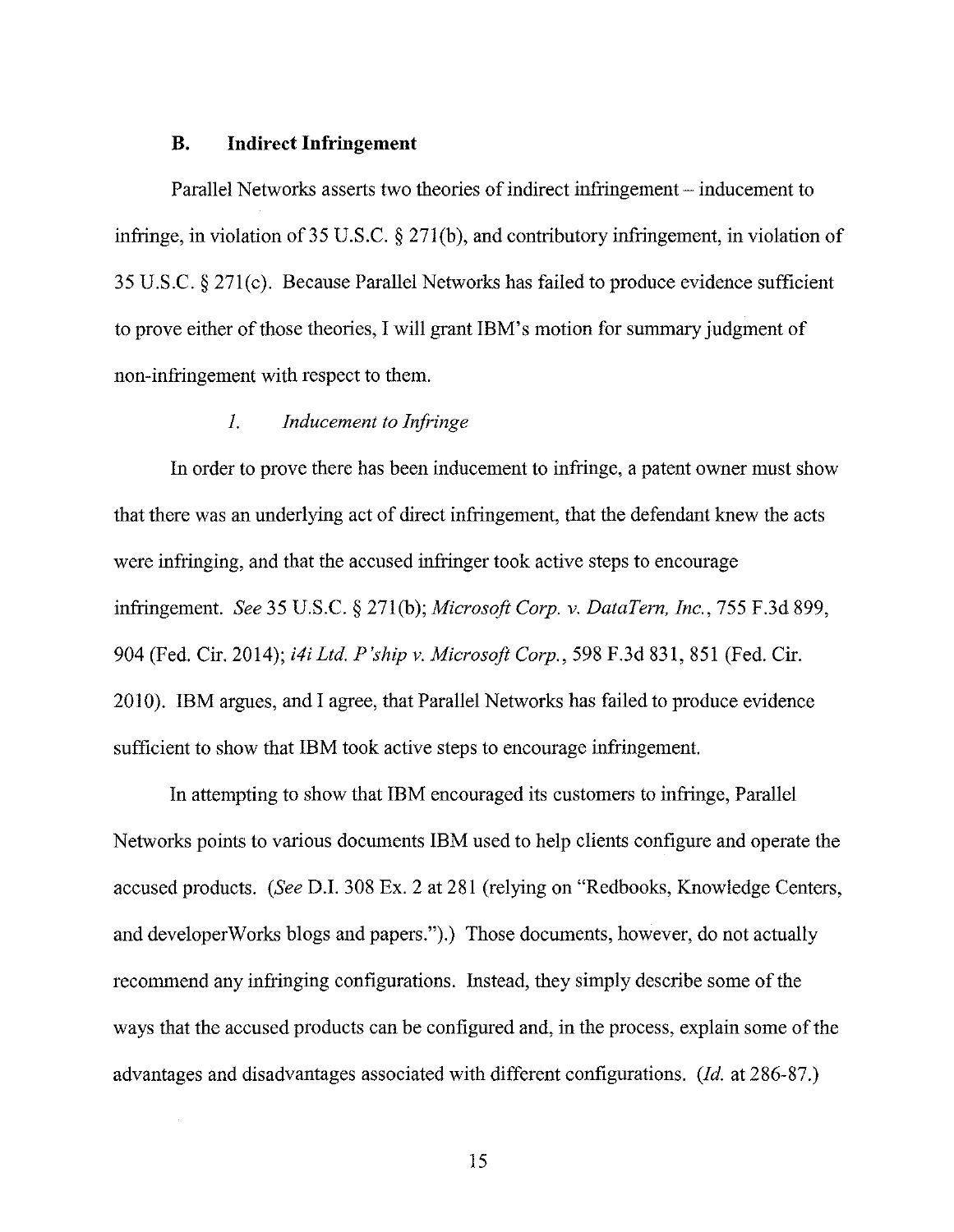For example, one of IBM's Redbooks, *WebSphere Concepts, Planning, and Design Guide,* emphasizes that "the correct topology" for a business environment depends on individualized aspects of the business environment (D.I. 278 Ex. 3 at A75) and explains that the purpose of the "topologies" chapter is to help consumers "understand the different components that are involved in a topology, and the best way to implement them according to [one's] business needs."  $(Id.)$  Later, when describing application servers, the guide explains that, "[ f]or your topology, you must consider which  $\ldots$  servers are needed and where to place them." (*Id.* at A79.) Similarly, an article on IBM's "developer Works" website explains that it "compares ... solutions so you can ... determine the best choice for your requirements." *(See* D.I. 308 Ex. 2 at 292.) That kind of language does not show that IBM took active steps to encourage infringement. As the Federal Circuit explained, "[t]he question is not just whether instructions describ[e] the infringing mode, but whether the instructions teach an infringing use of the device such that we are willing to infer from those instructions an affirmative intent to infringe the patent." *Takeda Pharms. U.S.A., Inc. v. West-Ward Pharm. Corp.*, 785 F.3d 625, 631 (Fed. Cir. 2015) (internal quotation marks and citations omitted). Because Parallel Networks has not identified a statement in any of the documents that recommends an infringing configuration, I will grant IBM's motion for summary judgment of noninfringement with respect to inducement to infringe.

#### *2. Contributory Infringement*

In order to prove contributory infringement, a patent owner must show that there was an underlying act of direct infringement, that the defendant knew the acts were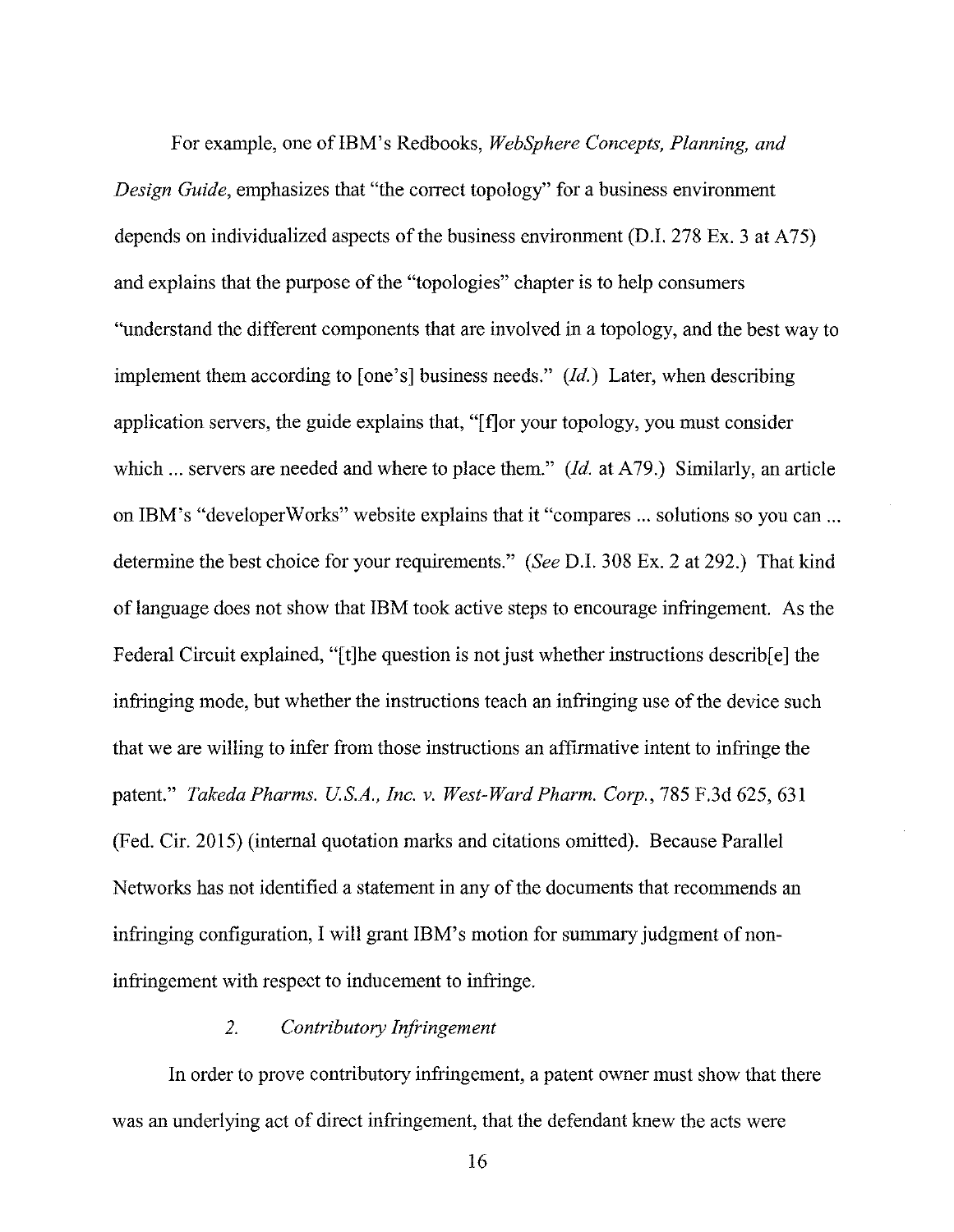infringing, that the accused product was especially made or adapted for an infringing use, and that the accused product is "not a staple article or commodity of commerce suitable for substantial noninfringing use." 35 U.S.C. § 27l(c); *i4i Ltd. P'ship,* 598 F.3d at 851- 52. IBM argues, and I agree, that Parallel Networks has failed to show that the accused products are not "suitable for substantial noninfringing use."

The only evidence Parallel Networks offers on this issue is a conclusory statement by Dr. Jones that "there is no substantial, non-infringing use of the accused components." (D.I. 308 Ex. 2 at 314-15.) IBM, on the other hand, has identified several non-infringing uses of the accused products. Specifically, IBM cites evidence showing that the accused products can be used to establish server configurations with a *single* page server. (D.I. 278 Ex. 3 at A94.) Similarly, IBM shows how the accused products can be used to facilitate a variety of services other than dynamic web pages, including data-based applications *(e.g.,* Voice Over IP), e-mail clients, security services, and transactions, among others. *(See* D.I. 278 Ex. 9 at A680-83.) Dr. Jones does not address any of those non-infringing alternatives. <sup>9</sup>

<sup>&</sup>lt;sup>9</sup> Parallel Networks attempts to rebut IBM's evidence by arguing that the alleged non-infringing alternatives are part of a discrete and separable product. Specifically, Parallel Networks argues that IBM "embed[ ded] a component with no substantial noninfringing uses in a larger product with some additional separable features." (D.I. 307 at 38 (citing *Ricoh Co., Ltd. v. Quanta Computer, Inc.,* 550 F.3d 1325, 1337-38 (Fed. Cir. 2008)).) Parallel Networks, however, does not distinguish between the "larger product" and the allegedly infringing components, and does not point to any evidence showing that the allegedly non-infringing alternatives rely on different hardware.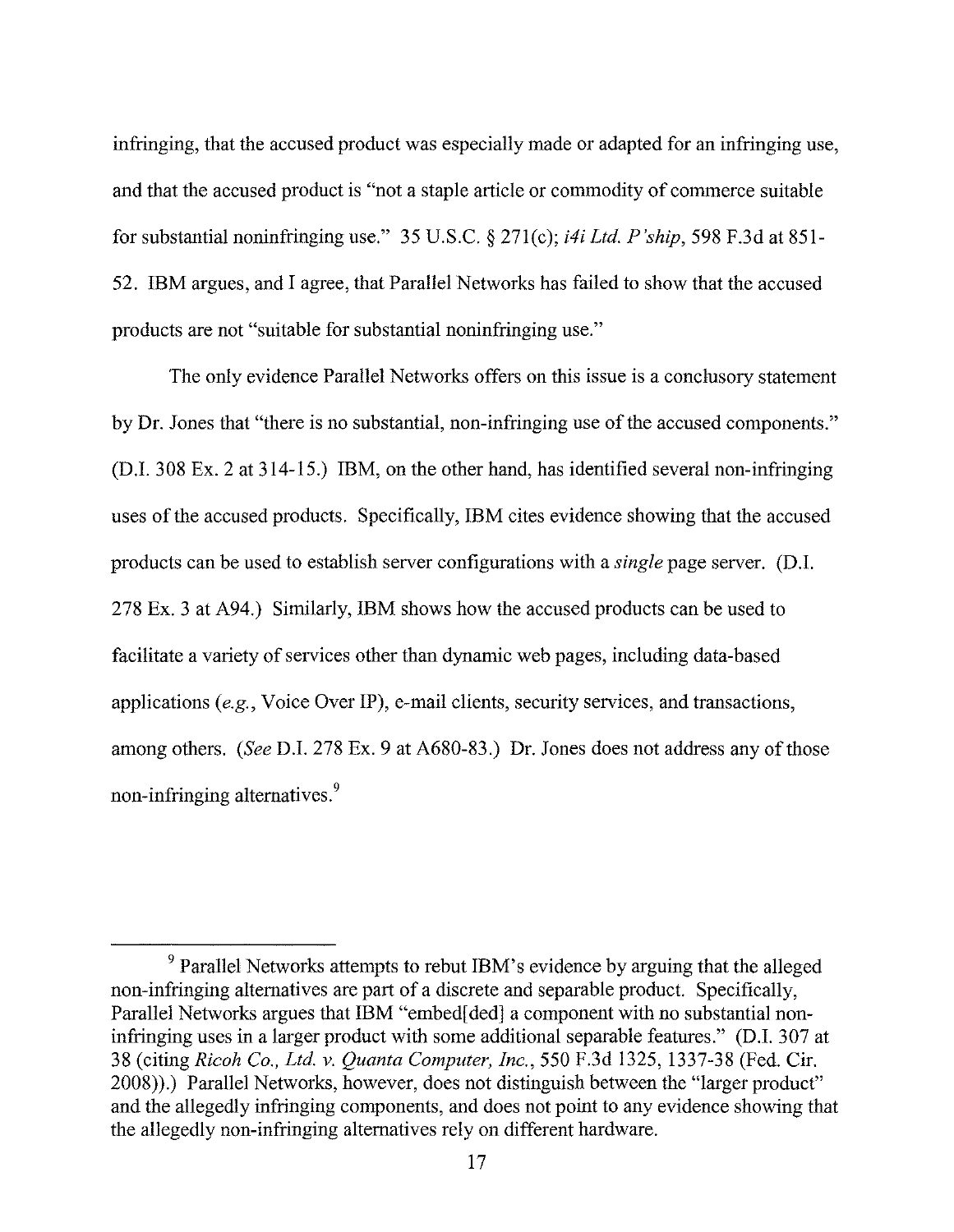In light of the evidence showing that there are substantial non-infringing uses of the accused products, and the lack of evidence to the contrary, summary judgment of non-infringement with respect to contributory infringement is appropriate.

#### **IV. Parallel Networks' Motion for Summary Judgment on Invalidity**

IBM contends that the asserted claims are invalid under 35 U.S.C. § 102(a),  $\S 102(g)(2)$ , and  $\S 103$ . Parallel Networks disagrees and seeks a summary judgment order rejecting IBM's invalidity theories. I agree with Parallel Networks' motion to reject the defense of anticipation under  $\S$  102(a) and obviousness under  $\S$  103, but I will deny the motion with respect to anticipation under  $\S 102(g)(2)$ .

#### **A. Anticipation Under§ 102(a)**

Under the operative version of 35 U.S.C.  $\S 102(a) - i.e.$ , the version that predates the America Invents Act- a patent is invalid if "the [patented] invention was known or used by others in this country ... before the invention thereof by the applicant for patent." "In order to invalidate a patent based on prior knowledge or use, that knowledge or use must have been available to the public." *Woodland Trust v. Flowertree Nursery, Inc.,*  148 F.3d 1368, 1370-71 (Fed. Cir. 1998); *see also Carella v. Starlight Archery and Pro Line Co.,* 804 F.2d 135, 139 (Fed. Cir. 1986) ("The statutory language, 'known or used by others in this country' means knowledge or use which is accessible to the public.").

IBM contends that the asserted claims are anticipated by IBM's use of a web server to host the website for the 1996 Masters golf tournament.<sup>10</sup> (D.I. 305 at 2.)

 $10$  Parallel Networks was originally under the impression that IBM sought to assert two prior art references to support its  $\S 102(a)$  invalidity theory: the server that was used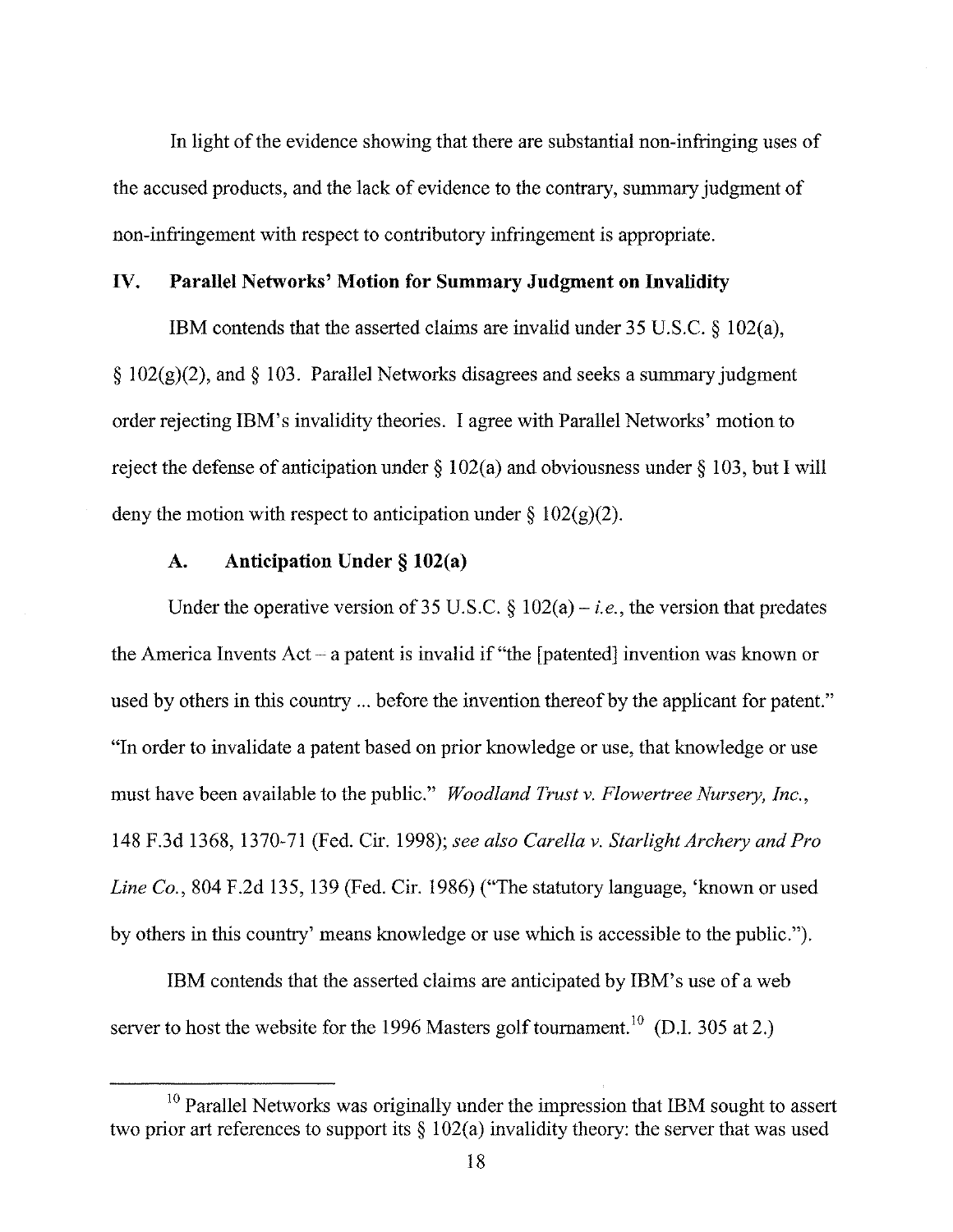Parallel Networks disagrees and argues that it is entitled to summary judgment because IBM's use of the web server was not a "public use." (D.I. 274 at 30.) I agree.

The relevant facts are not in dispute. One of the components of IBM's Masters server was a TCP router. (D.I. 306 at A711.) The router allocated web requests from a central server to a variety of page servers.  $(Id.)$  But in doing so, the router isolated IBM's internal network from the outside world. Users attempting to access the Masters website could only "see" one server; users could not observe any of IBM's internal network operations, including request-routing and load-balancing. *(See* D.I. 275 Ex. 37 at 24-25 (explaining that technology used in the Masters server "took a group of servers and made them appear as one IP address to the network"), 203-04 ("[T]he client doesn't know we're [routing its request].").)<sup>11</sup>

The parties disagree about the significance of the TCP router. Parallel Networks argues that the hidden, "black-box" structure of the Masters server means that there was no "public use" of the asserted claims. IBM disagrees, and argues that "public use" does not require "public access to the 'inner workings' of an invention." (D.I. 305 at 18.) Parallel Networks' position is more persuasive.

to host the website for the 1996 Masters golf tournament, and the server that was used to host the website for the 1996 Kasparov/Deep Blue chess match. (D.I. 274 at 28.) In its answering brief, IBM clarified that it "has not alleged that the chess match website is an invalidating public use." (D.I. 305 at 2 n.2.)

 $11$  As the party asserting an invalidity theory, IBM bears the burden of showing that its website technology was available to the public. Not only does IBM fail to meet its burden, its own witnesses testimony indicates to the contrary. *(See* D.I. 275 Ex. 37 at 203-04.)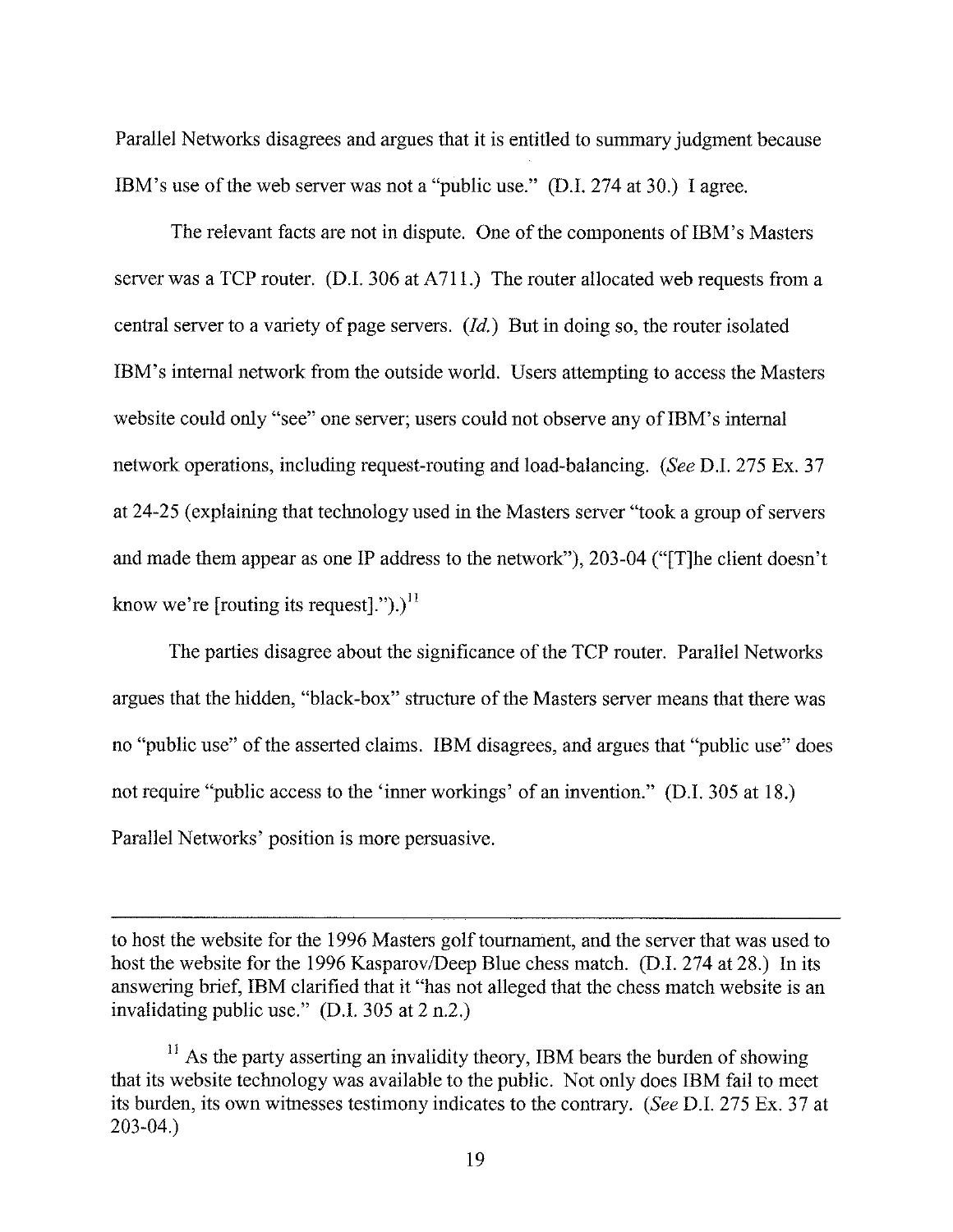The purpose of  $\S 102(a)$  is to ensure that "a person cannot patent what [is] already known to others." *Woodland Trust,* 148 F.3d at 1370. In this context, "the key criterion for prior art [is] its public accessibility." Robert L. Harmon, *Harmon on Patents* 372 (2007). The fact that IBM obscured the inner workings of its Masters server necessarily means that its website technology was not publically accessible. Because users were only able to "see" a single IBM server, they had no way of knowing how IBM routed their requests, or even *that* IBM routed their requests. *(See* '554 patent at 4: 11-53 (explaining that the standard prior art practice was to handle all requests at a single web server).) In light of this complete lack of actual publically accessible use or disclosure, the 1996 Masters server does not and cannot qualify as prior art under § 102(a). *See Kimberly*-*Clark Corp. v. Johnson* & *Johnson,* 745 F.2d 1437, 1453 (Fed. Cir. 1984) ("[T]he real meaning of 'prior art' in legal theory ... is knowledge that is available ... at a given time, to a person of ordinary skill in the art.").

In reaching that conclusion, I acknowledge that the Masters server was, as a technical matter, accessible to the public. That is, members of the public were able to submit web requests to the server and to receive web pages (web data) from the server. But public access to the *server* does not amount to public access to the *invention.* The asserted claims disclose methods "for managing a dynamic Web page generation request to a Web server." ('554 patent.) In their interactions with the Masters server, members of the public did not manage dynamic web requests, nor did they route requests or process requests. All of those actions were carried out exclusively, and confidentially, by IBM's servers.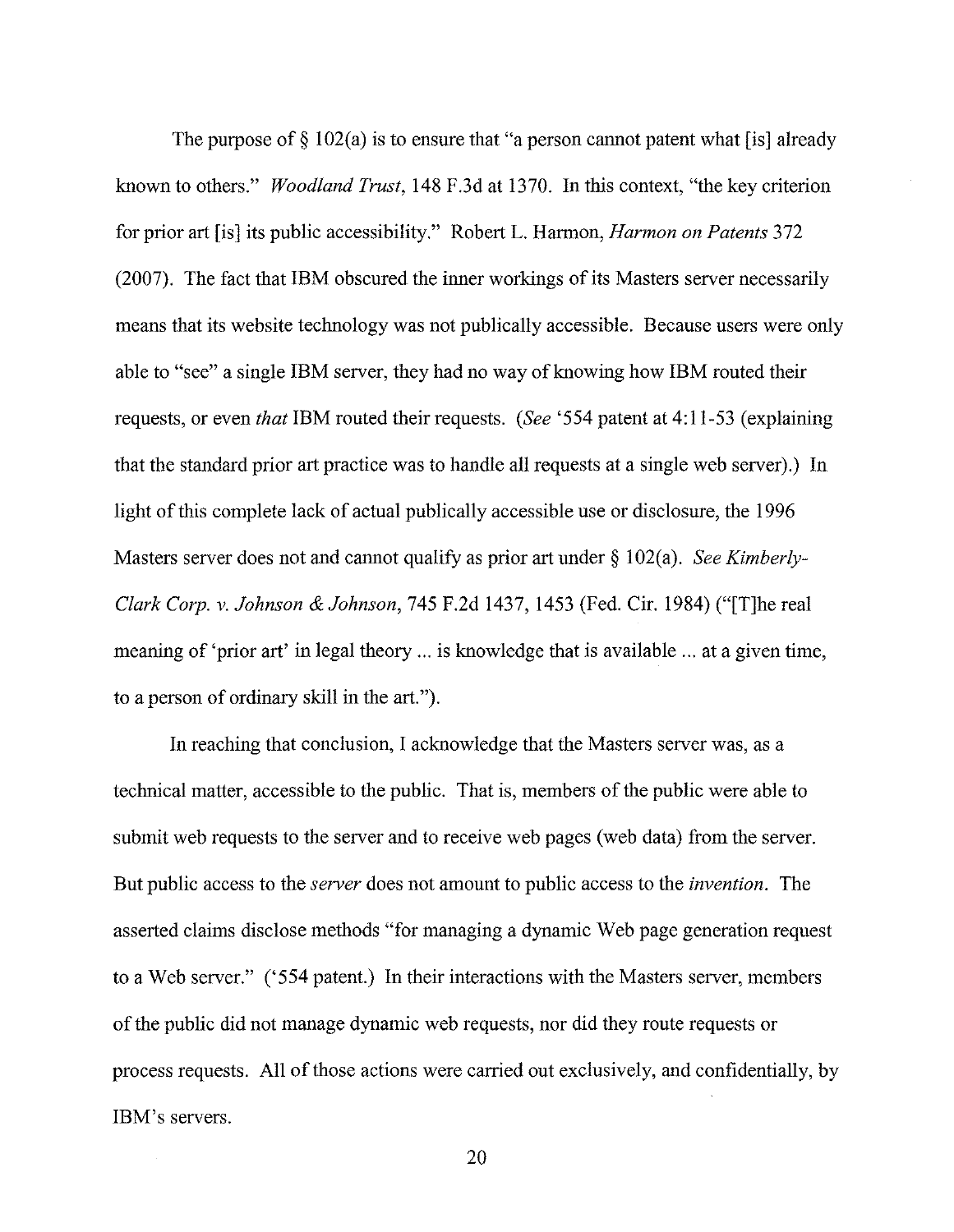IBM attempts to save its anticipation defense by pointing to a handful of Supreme Court and Federal Circuit cases that relied for an invalidity determination on prior art references that did not plainly expose the invention at issue. *See Egbert v. Lippman,* !04 U.S. 333, 336 (1881) (corset steel); *Hall v. Macneale,* 107 U.S. 90, 97 (1883) (combination safe); *Lockwood v. Am. Airlines, Inc.,* 107 F.3d 1565, 1568 (Fed. Cir. 1997) (electronic airline reservation system). But those cases do not help IBM. In each of those cases, the public knew about the invention and how it worked. The same cannot be said about IBM's server technology. *See Egbert,* 104 U.S. at 337 (invention was "allow[ed] to be used without restriction of any kind"); *Hall*, 107 U.S. at 97 (the selection and arrangement of bolts in the safe "were necessarily known to the workmen who put them in"); *Lockwood,* 107 F.3d at 1570 ("[T]he public was aware that [the reservation system] possessed this capability and ... the public had [used] SABRE .... ").

#### **B. Anticipation Under§ 102(g)(2)**

In order to invalidate a patent under  $\S 102(g)(2)$ , a challenger must prove, by clear and convincing evidence that the invention was made by a prior inventor  $12$  and that the inventor did not "abandon, suppress, or conceal" the invention. *Fox Group, Inc. v. Cree, Inc.,* 700 F.3d 1300, 1304 (Fed. Cir. 2012) (quoting *Mycogen Plant* Sci., *Inc. v. Monsanto Co.,* 243 F.3d 1316, 1332 (Fed. Cir. 2001)). IBM believes that it can prove

 $12$  "[A] challenger ... has two ways to prove that it was the prior inventor: (I) if it reduced its invention to practice first ... or (2) it was the first party to conceive of the invention and then exercised reasonable diligence in reducing that invention to practice." *Fox Group, Inc. v. Cree, Inc.* 700 F.3d 1300, 1304 (Fed. Cir. 2012) (quoting *Mycogen Plant* Sci., *Inc. v. Monsanto Co.,* 243 F.3d 1316, 1332 (Fed. Cir. 2001)).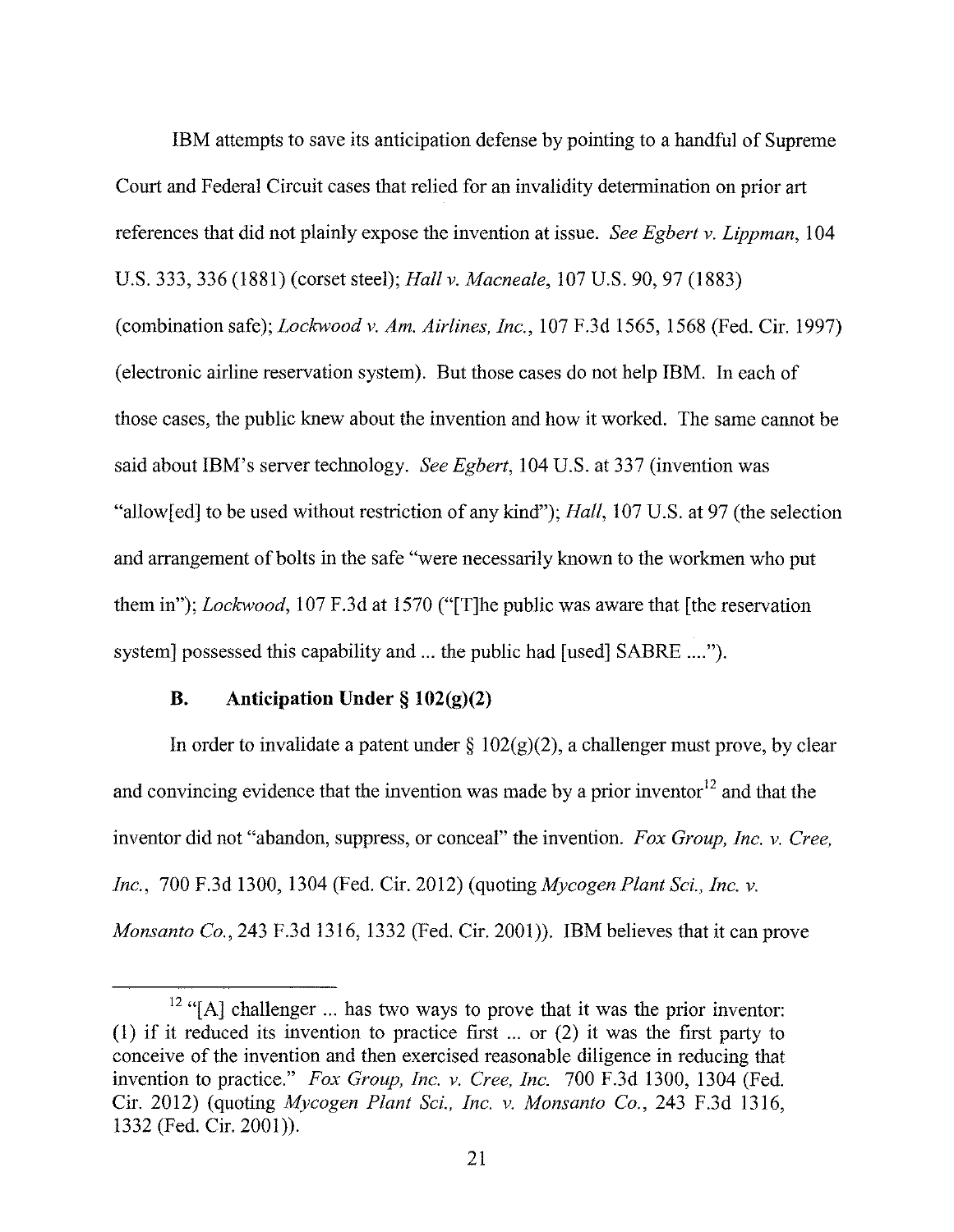those elements. Specifically, IBM argues that it was a prior inventor of the asserted claims, that it used the invention to host websites associated with the 1996 Masters golf tournament and 1996 Olympic Games, and that it did not abandon, suppress, or conceal the invention. Parallel Networks disagrees and seeks summary judgment that IBM cannot rely on the  $\S 102(g)(2)$  defense. Because there is a dispute of fact as to whether IBM suppressed or concealed its invention, I will deny Parallel Networks' motion for summary judgment as to that defense.

While Parallel Networks claims that IBM "failed to promptly publish the purported prior invention" (D.I. 274 at 28), IBM points to numerous documents suggesting that it did disclose its website technology in a timely fashion. *See* Andy Stanford-Clark, *Atlanta Olympics WOMplex,* AIXpert Magazine (1997), *available at* D.I. 306 at A222-32 (describing the infrastructure used to host the 1996 Olympics games); IBM, *Olympic-Caliber Computing* (1997), *available at* D.I. 306 at A234-341 (handbook that "was written for customers, systems integrators, and solution architects"); *Interactive Network Dispatcher Overview, available at* D.I. 306 at A470-71, 547-58 (marketing presentation describing TCP router technology and load-balancing architecture); Yew-Huey Liu, Paul Dantzig, C. Eric Wu, Jim Challenger, Lionel M. Ni, *A Distributed Web Server and Its Performance Analysis on Multiple Platforms* (1996), *available at* A658-66 (paper presented at the 16th International Conference on Distributed Computing Systems, describing distributed web architecture).

Those articles, handbooks, and presentations appear to describe IBM's website technology and support IBM's claim that it did not "suppress[] or conceal" the invention.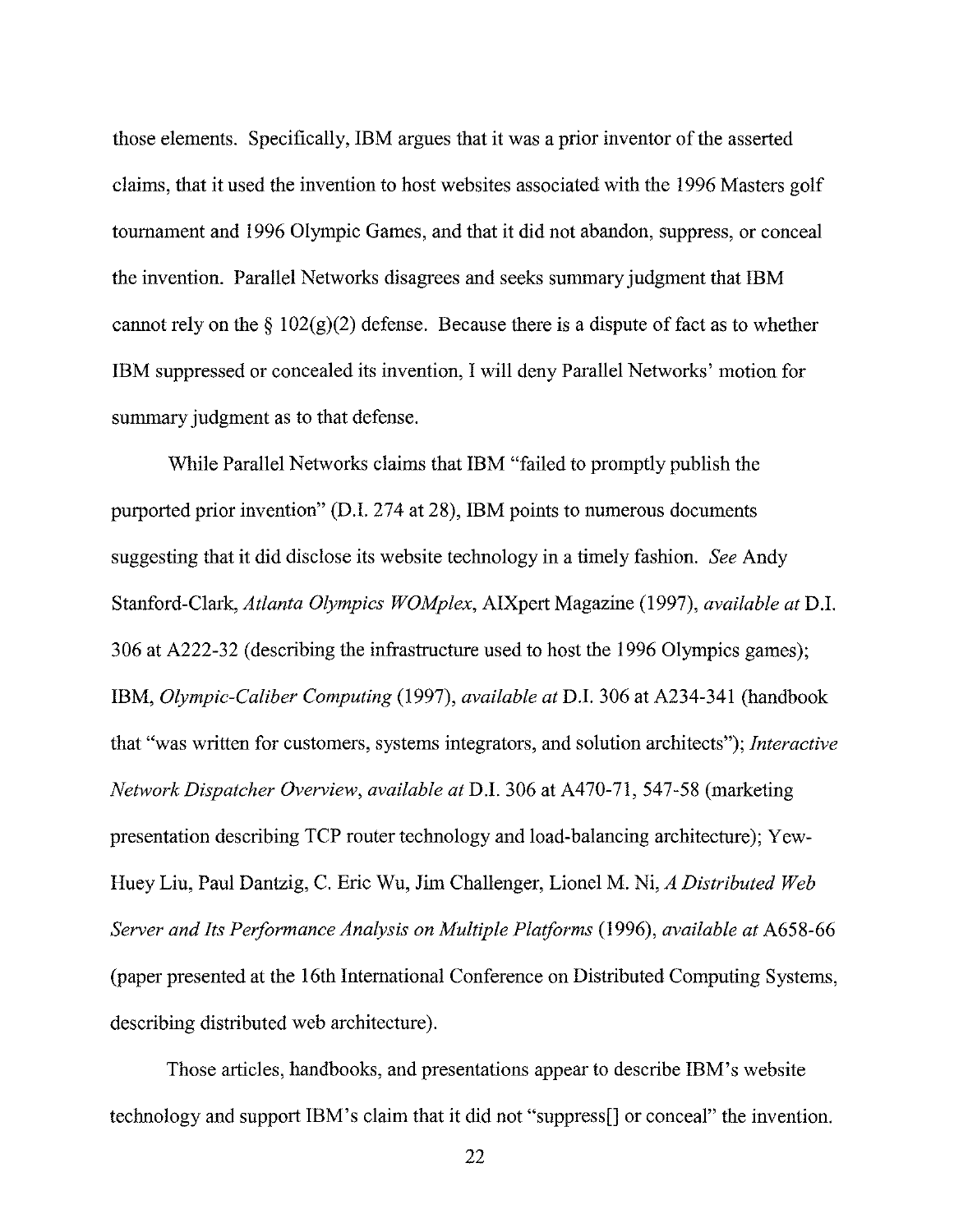At the very least, there is a dispute of material fact regarding this issue. As a result, Parallel Networks' motion for summary judgment of anticipation under  $\S 102(g)(2)$ cannot succeed.

#### C. **Obviousness**

To determine whether a patented invention is obvious, courts consider "(1) the scope and content of the prior art; (2) differences between the prior art and the claims at issue; (3) the level of ordinary skill in the pertinent art; and (4) secondary considerations ofnonobviousness." *Redline Detection, LLC v. Star Envirotech, LLC,* 811 F.3d 435, 449 (Fed. Cir. 2015) (citing *Graham v. John Deere Co.,* 383 U.S. 1, 17-18 (1966)). Someone mounting an obviousness challenge "must demonstrate ... that a skilled artisan would have had reason to combine the teaching of the prior art references to achieve the claimed invention, and that the skilled artisan would have had a reasonable expectation of success from doing so." *Id.* (quoting *PAR Pharm., Inc. v. TWI Pharm., Inc.,* 773 F.3d 1186, 1193 (Fed. Cir. 2014)).

Parallel Networks' motion for summary judgment on the issue of obviousness raises two issues in particular: first, whether IBM is estopped from asserting its proposed prior art combinations, and second, whether there is a dispute of material fact regarding either the scope of viable *(i.e.* non-estopped) prior art or the obviousness of the asserted claims in light of the prior art.<sup>13</sup>

<sup>13</sup> Estoppel is a question of law, *Bose Corp. v. JBL, Inc.,* 274 F.3d 1354, 1358 (Fed. Cir. 2001), and, in any event, there are no disputes as to the facts needed to resolve the estoppel question.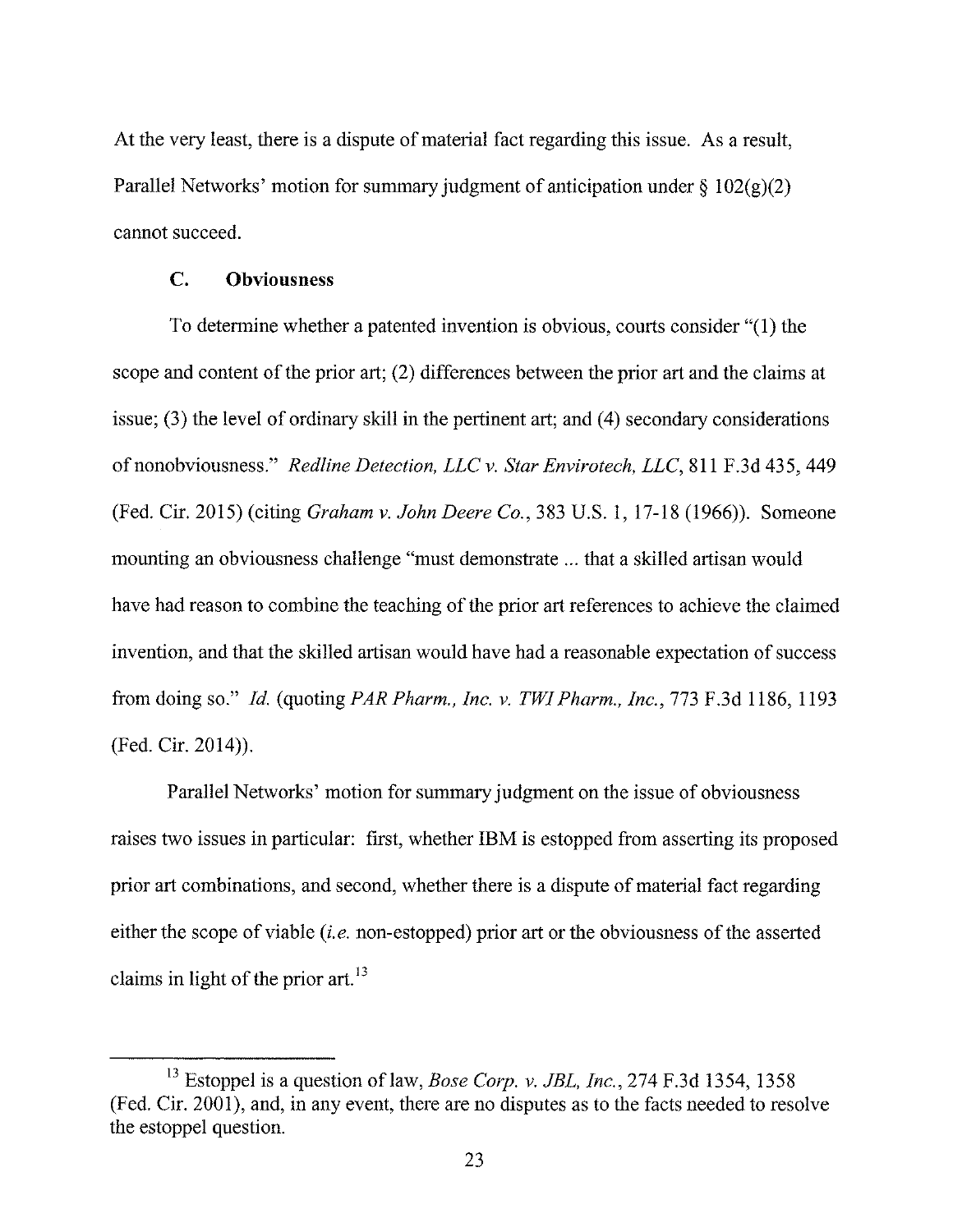I conclude that IBM is indeed estopped from asserting several prior art references and that, in light of the estoppel, IBM cannot show that the asserted claims would have been obvious.

#### *1. Estoppel*

A broad estoppel provision prevents inter partes review petitioners from raising arguments in federal court that could have been raised during their IPRs. 35 U.S.C. § 315(e). Specifically,  $\S 315(e)(2)$  of title 35 states:

The petitioner in an inter partes review of a claim in a patent under this chapter that results in a final written decision ... may not assert ... in a civil action ... that the claim is invalid on any ground that the petitioner raised or reasonably could have raised during that inter partes review.

In August 2015, IBM filed four IPR petitions with the PTAB. (D.I. 275 Exs. 17-20.) While those petitions were instituted on all grounds *(id.* Exs. 25-28), the PTAB eventually issued a final decision finding that IBM failed to prove that any of the challenged claims were unpatentable. *(Id.* Exs. 29, 30.)

Now, IBM seeks to invalidate the asserted claims based on prior art combinations of which it was aware before it filed its IPR petitions. *(See* id. Ex. 4 (invalidity contentions that identified the relevant prior art references, dated August 2014, a year before IBM filed its IPR petitions); Ex. 3 (expert report identifying the asserted prior art combinations, filed July 2015).) The PTAB has recognized that estoppel under  $\S 315(e)$ is broad, and that the prior art references (or combinations) a petitioner "could have raised" includes any references that were known to the petitioner or that could reasonably have been discovered by "a skilled searcher conducting a diligent search." *Apotex v.*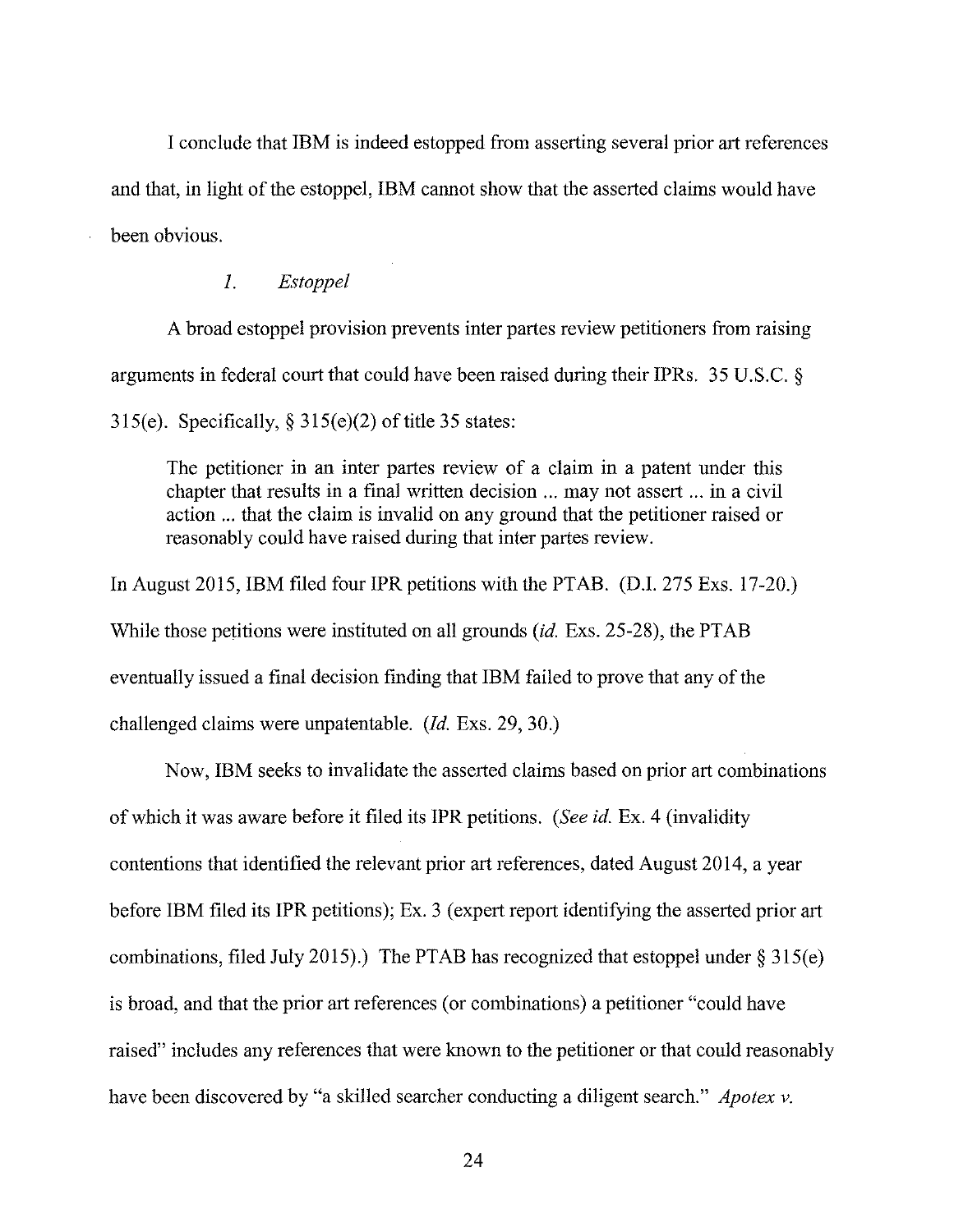*Wyeth,* IPR2015-00873 at \*6 (quoting 157 Cong. Rec. Sl375 (daily ed. Mar. 8, 2011) (statement of Sen. Grassley)).

On its face, this presents a strong case for estoppel. Because IBM reasonably could have raised its prior art combinations during the IPR proceedings, it should not be able to raise them here.<sup>14</sup>

In opposing estoppel, IBM argues that it could not have presented its prior art combinations because of the procedural posture of its IPR petitions. (D.I. 305 at 36; Tr. at 66-68.) IBM's IPR petitions were closely linked to petitions filed by Microsoft. Microsoft filed four IPR petitions in December 2014. (D.I. 275 Exs. 7-10.) The petitions were instituted in July 2015. One month later, IBM filed its petitions, asserting the same grounds that had been asserted by Microsoft and requesting joinder with Microsft's IPR. *(Id.* Exs. 17-24.) Shortly thereafter, IBM's petitions were instituted, and IBM's request for joinder was granted. *(Id. Exs. 25-28.)* 

IBM argues that, "[a]s a matter of practice, where a petitioner moves to join an instituted third-party trial, the [PTAB] will only grant joinder on grounds identical to those already raised." (D.I. 305 at 36.) In IBM's view, the fact that it sought joinder with Microsoft's IPR proceedings means that it would have been unreasonable for it to have raised any invalidity arguments that were not presented in Microsoft's IPR. *(Id.*  ("IBM could only reasonably have raised those grounds already present in the Microsoft

<sup>&</sup>lt;sup>14</sup> The specific list of estopped arguments, as identified by Parallel Networks, includes each of the combinations disclosed in  $\mathbb{I}$  1299-1301 of Dr. Greenspun's expert report. *(See* D.I. 275 Ex. 3.)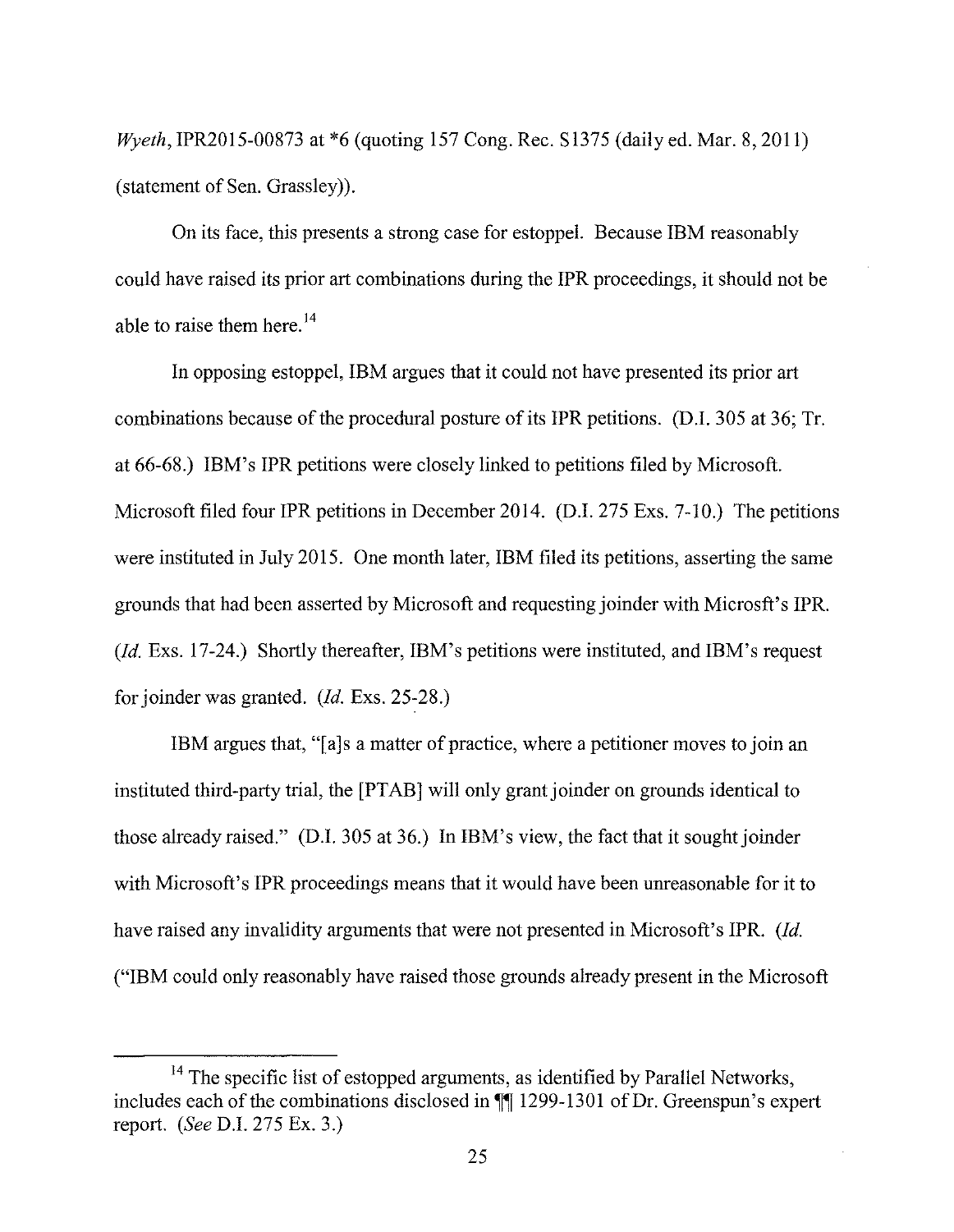proceedings because it was moving to join the instituted Microsoft proceedings.").) Not so.

Despite IBM's claims to the contrary, there is no "mirror image" rule for joinder. To the contrary, the cases IBM cites for support explicitly contemplate that requests for joinder can involve petitions that assert different grounds of invalidity. *T-Mobile USA, Inc. v. Mobile Telecomms. Techs., LLC, IPR2015-00018 Paper 13 at 3-4, 6-7 (PTAB Apr.* 8, 2015) (explaining that a party seeking joinder should "identify any new grounds of unpatentability asserted in the petition"); *Sony Corp. v. Memory Integrity, LLC,* IPR2015- 01376 Paper 12 at 19 (PTAB Sept. 29, 2015) (recognizing that joinder is a matter of discretion and basing its joinder decision on the procedural posture of the case and potential for delay); *see also Ariosa Diag. v. Isis Innovation Ltd.,* IPR2012-00022 Paper I 04 at 4-5 (PTAB Oct. 31, 2013) (granting a request for joinder despite the fact that the new petition asserted new invalidity arguments). IBM's argument that it could not have raised its prior art combinations is not well-founded.

Allowing IBM to raise arguments here that it elected not to raise during the IPR would give it a second bite at the apple and allow it to reap the benefits of the IPR without the downside of meaningful estoppel. To prevent that unfair result, I conclude that IBM is estopped from asserting prior art references and combinations that it reasonably could have raised before the PT AB.

#### *2. Obviousness*

Having concluded that IBM is estopped from raising prior art references that it could have raised during its IPR, I must consider which prior art references and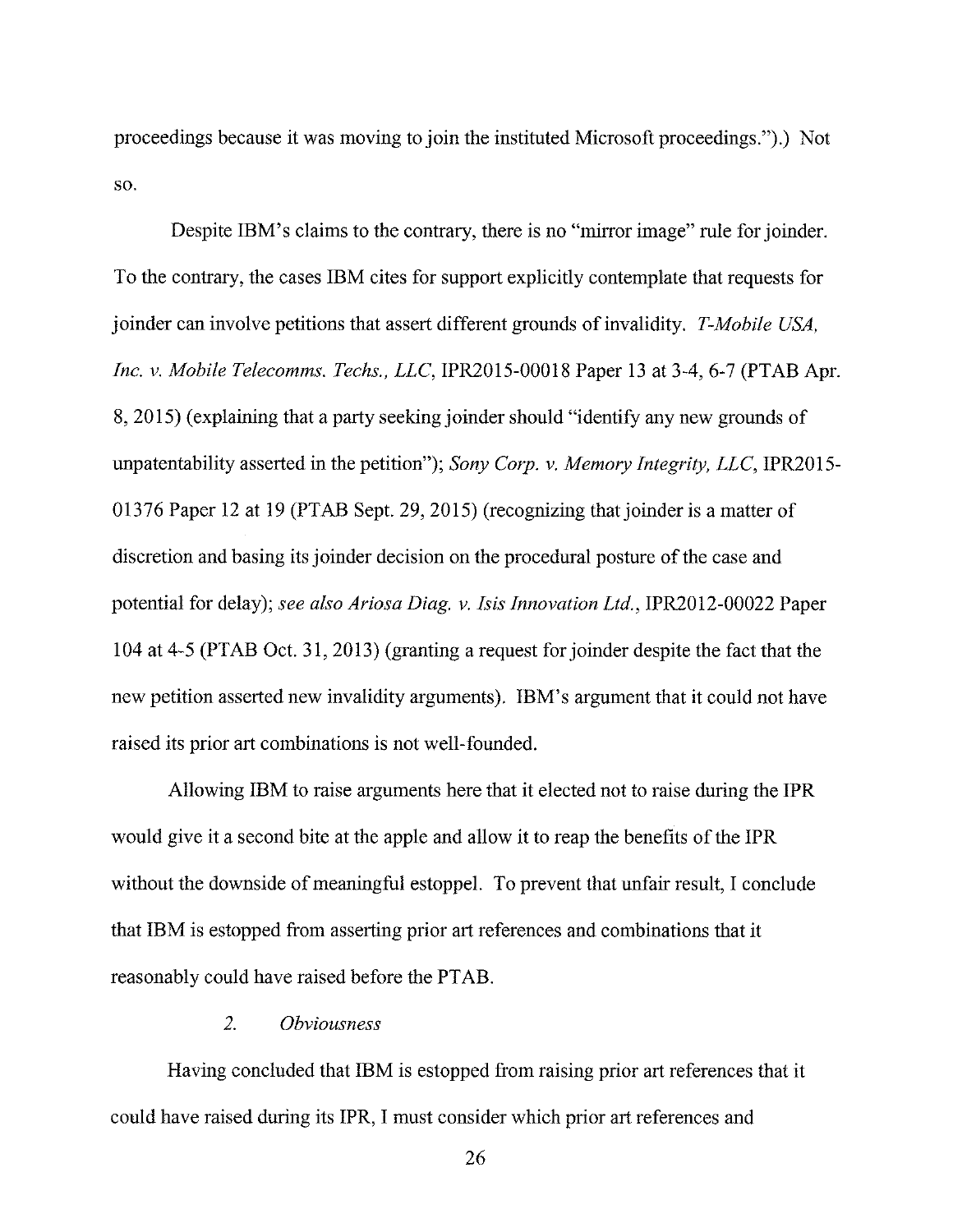combinations remain. Based on the record, it appears that no prior art references or combinations remain, so I will grant Parallel Networks' motion for summary judgment eliminating the obviousness defense.

Each of IBM's prior art references or combinations fall into one of two categories: references that are estopped, and references that, while not estopped, do not qualify as prior art. I have already discussed estoppel, which disposes of the first category. Each of the remaining prior art references and combinations upon which IBM relies involves IBM's website technology- that is, IBM's 1996 Masters Server and IBM's 1996 Olympics Server. Those servers, however, cannot qualify as prior art. As earlier noted, the 1996 Masters Server operations were hidden from the public, and thus the technology cannot be relied on as a prior art reference. *See Panduit Corp. v. Dennison Mfg. Co.,* 810 F.2d 1561, 1568 (Fed. Cir. 1987) (holding that  $\S$ § 103 and 102(a) use the same definition of prior art). The analysis with respect to the Olympics Server is even more straightforward. The Olympics Server was not online and publically accessible until July 1996, several months after the priority date of the '554 patent. (D.I. 305 at 3 .)

Because IBM does not identify any other non-estopped prior art references, Parallel Networks' motion for summary judgment with respect to obviousness will be granted.

## **D. Daubert Motions**

IBM filed two *Daubert* motions. The first motion seeks to exclude the expert testimony of Dr. Bruce Isaacson (D.I. 286), who conducted a survey that purportedly supports Parallel Networks' theories of indirect infringement. The second motion seeks